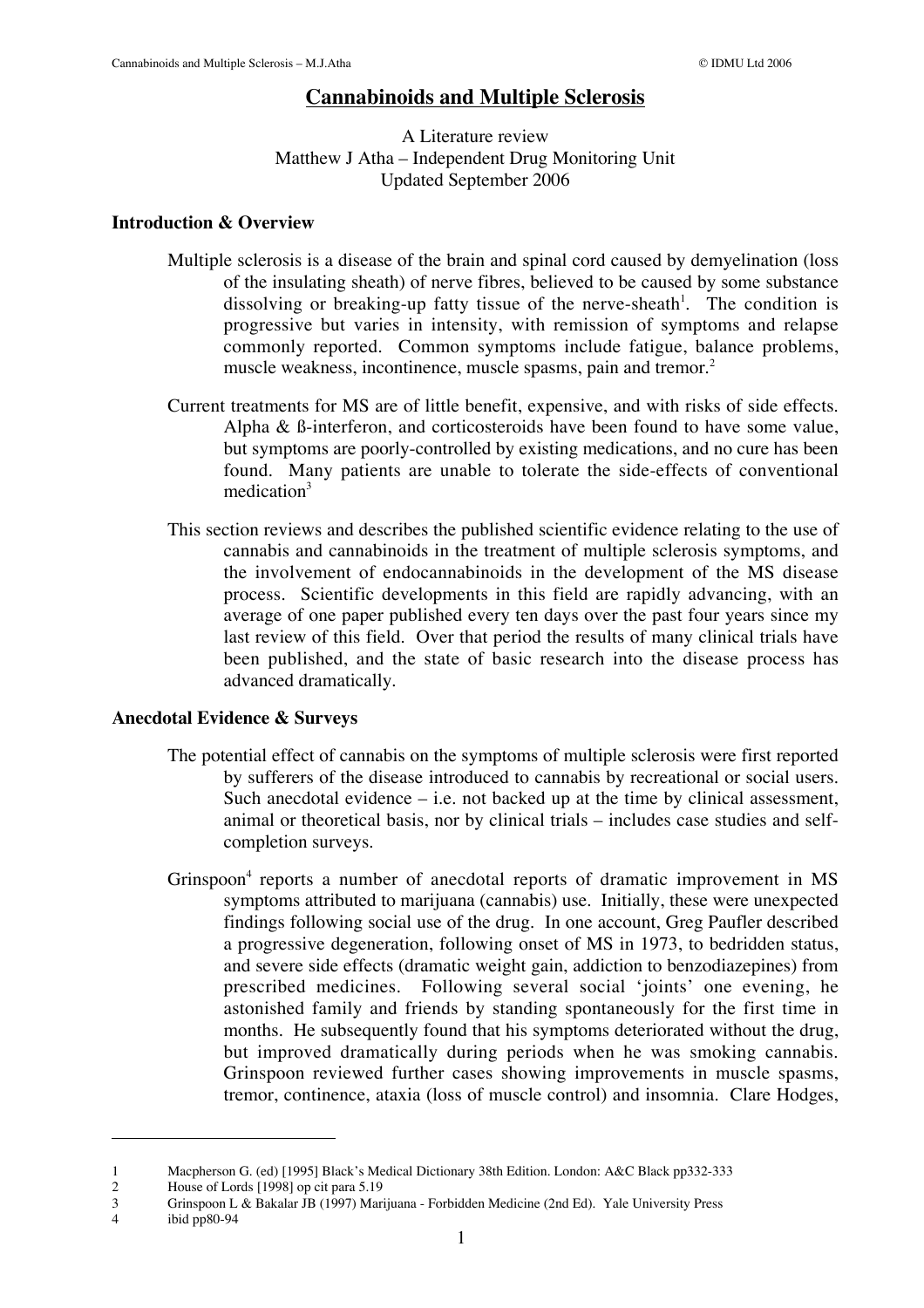an MS patient giving oral evidence to the House of Lords enquiry, reported cannabis 'greatly relieved' physical symptoms including discomfort of bladder and spine, nausea and tremors, and stated *'Cannabis helps my body relax, I function and move much easier. The physical effects are very clear, it is not just a vague feeling of well-being."*

In a study of 112 MS patients self-medicating with cannabis in the US and UK, Consroe et al<sup>5</sup> reported that 70% of more respondents reported improvement in the following symptoms:

| Spasticity at sleep onset        | Pain in muscles                   |
|----------------------------------|-----------------------------------|
| Spasticity when awaking at night | Pain in legs at night             |
| Tremor (arms/head)               | Depression                        |
| Anxiety                          | Spasticity when waking in morning |
| Spasticity when walking          | Tingling in face/arms/head/trunk  |
| Numbness of chest/stomach        | Pain in face                      |
| Weight loss                      | Weakness in legs                  |

The authors considered these reports *'strongly suggested cannabinoids may significantly relieve symptoms of MS, particularly spasticity and pain'*, and provided sufficient grounds for a properly controlled clinical trial to test such claims objectively and conclusively.

- A German study<sup>6</sup> of 170 self-medicating cannabis users found  $11\%$  of respondents reported using the drug successfully in managing MS symptoms, the second most common use behind depression, and concluded "*this study demonstrates a successful use of cannabis products for the treatment of a multitude of various illnesses and symptoms. This use* was usually accompanied only by slight and in general acceptable side effects." Mechoulam<sup>7</sup> reviews illegal use of cannabis by MS patients. In a UK survey of 318 MS patients<sup>8</sup>, 8% reported using cannabis to relieve symptoms.
- In a survey of 780 MS patients in Canada, Page et al<sup>9</sup> found "*Forty-three percent had tried cannabis at some point in their lives, 16% for medicinal purposes. Symptoms reported to be ameliorated included anxiety/depression, spasticity and chronic pain*" and concluded "*Subjective improvements in symptom experience were reported by the majority of people with MS who currently use cannabis.*" A survey of 131 patients with amytrophic lateral sclerosis<sup>10</sup>, of which only 13 used cannabis, found "*cannabis may be moderately effective at reducing symptoms of appetite loss, depression, pain, spasticity, and drooling*". Simmons et al<sup>11</sup> studied responses to an internet survey by 2529 respondents, finding cannabis commonly reported as beneficial. Clarke et  $al<sup>12</sup>$  surveyed 220 MS patients in Canada, finding "*Medical cannabis use was associated with male gender, tobacco use, and recreational cannabis use. The symptoms reported by medical cannabis users to*

 <sup>5</sup> Consroe P, Musty R, Rein J, Tillery W, Pertwee R (1997) The perceived effects of smoked cannabis on patients with multiple sclerosis. Eur Neurol 38(1):44-8

<sup>6</sup> Schnelle M, Grotenhermen F, Reif M, Gorter RW (1999) [Results of a standardized survey on the medical use of cannabis products in the German-speaking area]. [Article in German] Forsch Komplementarmed 6 Suppl 3:28-36

<sup>7</sup> Mechoulam R (1999) Recent advantages in cannabinoid research. Forsch Komplementarmed 6 Suppl 3:16-20

<sup>8</sup> Somerset M, Campbell R, Sharp DJ, Peters TJ [2000] What do people with MS want and expect from health-care services? Health Expect 4(1):29-37

<sup>9</sup> Page SA, Verhoef MJ, Stebbins RA, Metz LM, Levy JC. [2003] Cannabis use as described by people with multiple sclerosis. Can J Neurol Sci. 30(3):201-5.

<sup>10</sup> Amtmann D, Weydt P, Johnson KL, Jensen MP, Carter GT. [2004] Survey of cannabis use in patients with amyotrophic lateral sclerosis. Am J Hosp Palliat Care. 21(2):95-104.

<sup>11</sup> Simmons RD, Ponsonby AL, van der Mei IA, Sheridan P. [2004] What affects your MS? Responses to an anonymous, Internet-based epidemiological survey. Mult Scler. 2004 Apr;10(2):202-11.

<sup>12</sup> Clark AJ, Ware MA, Yazer E, Murray TJ, Lynch ME. [2004] Patterns of cannabis use among patients with multiple sclerosis. Neurology. 62(11):2098-100.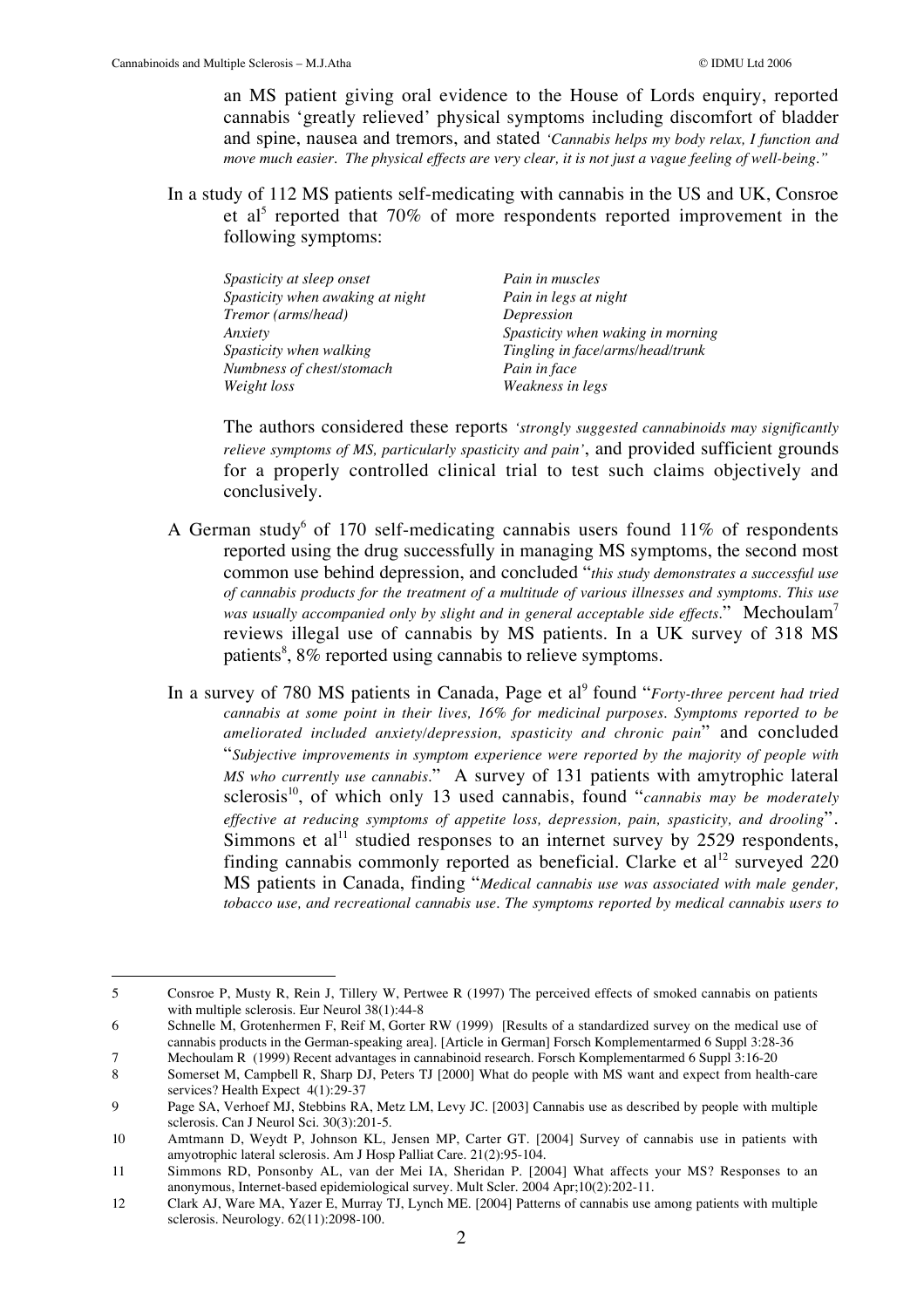*be most effectively relieved were stress, sleep, mood, stiffness/spasm, and pain.*" Ware et al<sup>13</sup> reported results of a survey of medicinal cannabis use in the UK, noting "*Medicinal cannabis use was reported by patients with chronic pain (25%), multiple sclerosis and depression (22% each), arthritis (21%) and neuropathy (19%). Medicinal cannabis use was associated with younger age, male gender and previous recreational use (p < 0.001).*"

In the Netherlands, cannabis has been available on prescription from pharmacies since September 2003, Erkens et al<sup>14</sup> followed up 200 patients prescribed the drug with a questionnaire survey, finding "*Cannabis was mainly used for chronic pain and muscle cramp/stiffness.The indication of medicinal cannabis use was in accordance with the labeled indications. However, more than 80% of the patients still obtained cannabis for medicinal purpose from the illegal circuit. Because of the higher prices in pharmacies, ongoing debate on the unproven effectiveness of the drug and the hesitation by physicians to prescribe cannabis*."

## **Animal studies**

- Scientists have developed animal models for MS in rats, mice and guinea-pigs in the form of an experimental autoimmune encephalomyelitis (EAE). In guinea-pigs, Lyman et al<sup>15</sup> found 98% of animals treated with placebo died, whereas 95% of THC-treated animals survived the disease process, with much reduced inflammation of brain tissue. In rats, Wirguin et al<sup>16</sup> found  $\Delta^8$ THC significantly reduced neurological deficits in two strains of EAE inoculated rats.
- Baker et al<sup>17</sup>, studying tremor and spasticity in mice, concluded: "The exacerbation of these *signs after antagonism of the CB1 and CB2 receptors, notably the CB1 receptor... indicate that the endogenous cannabinoid system may be tonically active in the control of tremor and spasticity. This provides a rationale for patients' indications of the therapeutic potential of cannabis in the control of the symptoms of multiple sclerosis, and provides a means of evaluating more selective cannabinoids in the future.*" Achiron et al<sup>18</sup> studying rats, found reduction in the inflammatory response in the brain and spinal cord in animals treated with dexanabinol, a synthetic cannabinoid, and concluded "*dexanabinol may provide an alternative mode of treatment for acute exacerbations of multiple sclerosis (MS)*". Pop<sup>19</sup> reviews the development of dexanabinol, a non-psychoactive cannabinoid and NMDA antagonist developed by "*Pharmos Corp for the potential treatment of cerebral ischemia... and multiple sclerosis (MS)*" commenting "*A Notice of Allowance was received in March 1999 on a patent covering the use of the drug in the treatment of MS [324163]. The use of dexanabinol and its derivatives to treat MS is described in US-05932610 [358503]*."
- Fernandez-Ruiz<sup>20</sup> noted "Data, initially anecdotal, but recently supported on more solid experimental *evidence, suggest that cannabinoids might be beneficial in the treatment of some of the symptoms of multiple sclerosis (MS). Despite this evidence, there are no data on the possible changes in cannabinoid CB(1) or CB(2) receptors, the main molecular targets for the action of cannabinoids,*

<sup>13</sup> Ware MA, Adams H, Guy GW. [2005] The medicinal use of cannabis in the UK: results of a nationwide survey. Int J Clin Pract. 59(3):291-5.

<sup>14</sup> Erkens JA, Janse AF, Herings RM. [2005] Limited use of medicinal cannabis but for labeled indications after legalization. Pharmacoepidemiol Drug Saf. 14(11):821-2

<sup>15</sup> LymanWD, Sonett JR, Brosnan CF, Elkin R & Bornstein MB (1989) Delta-9-tetrahydrocannabinol: an novel treatment for Experimental Autoimmune Encephalomyelitis. Journal of Neuroimmunology 23 pp73-81

<sup>16</sup> Wirguin I, Mechoulam R, Breuer A, Schezen E, Weidenfeld J & Brenner T (1994) Suppression of Experimental Autoimmune Encephalomyelitis by cannabinoids. Immunopharmacology 28(3) pp209-214

<sup>17</sup> Baker D, Pryce G, Croxford JL, Brown P, Pertwee RG, Huffman JW, Layward L (2000) Cannabinoids control spasticity and tremor in a multiple sclerosis model. Nature 404(6773):84-7

<sup>18</sup> Achiron A, Miron S, Lavie V, Margalit R, Biegon A (2000) Dexanabinol (HU-211) effect on experimental autoimmune encephalomyelitis: implications for the treatment of acute relapses of multiple sclerosis. J Neuroimmunol 102(1):26-31

<sup>19</sup> Pop E. [2000] Dexanabinol Pharmos. Curr Opin Investig Drugs 1(4):494-503<br>20 Berrendero F. Sanchez A. Cabranes A. Puerta C. Ramos JA. Garcia-Merino

<sup>20</sup> Berrendero F, Sanchez A, Cabranes A, Puerta C, Ramos JA, Garcia-Merino A, Fernandez-Ruiz J. [2001] Changes in cannabinoid CB(1) receptors in striatal and cortical regions of rats with experimental allergic encephalomyelitis, an animal model of multiple sclerosis. Synapse 41(3):195-202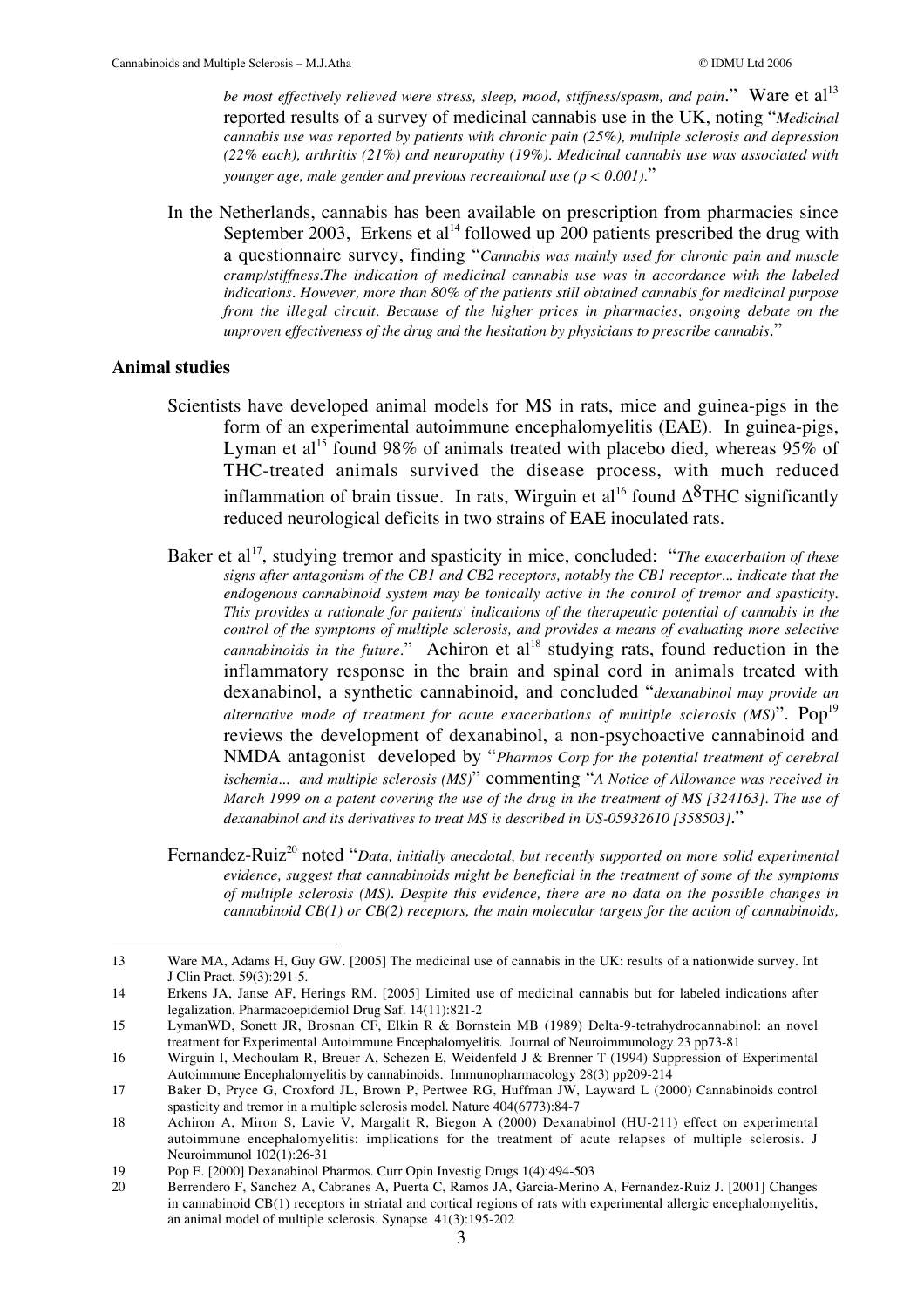*either in the postmortem brain of patients with MS or in animal models of this disease (EAE)*", concluding "*generation of EAE in Lewis rats would be associated with changes in CB(1) receptors in striatal and cortical neurons, which might be related to the alleviation of some motor signs observed after the treatment with cannabinoid receptor agonists in similar models of MS*" Baker et al<sup>21</sup> found "*In areas associated with nerve damage, increased levels of the endocannabinoids... were detected*" and concluded "*These studies provide definitive evidence for the tonic control of spasticity by the endocannabinoid system and open new horizons to therapy of multiple sclerosis, and other neuromuscular diseases, based on agents modulating endocannabinoid levels and action, which exhibit little psychotropic activity*."

- Recent studies of the biological basis of MS largely confirm the efficacy of cannabinoids in relief of muscle spasticity, including the endogenous cannabinoids amandamine and 2-arachidonoyl glycerol<sup>22</sup>, and by dexanabinol via non-receptor mediated reduction of inflammation<sup>23</sup>. Baker at al<sup>24</sup> considered research to have demonstrated "*definitive evidence for the tonic control of spasticity by the endocannabinoid system*". In a series of reviews of the implications of recent fundamental cannabinoid research on therapeutic potential, Pertwee<sup>2526</sup> stated: "*...uses for CB1 receptor agonists include the suppression of muscle spasm/spasticity associated with multiple sclerosis...*". The main active constituent of cannabis - THC is one such CB1 receptor agonist.
- Killistein et al<sup>27</sup> concluded "*endogenous cannabinoids appear to play an important role in signal transduction, which may be starting points for therapy regarding... multiple sclerosis*" Klein et al28 reported "*The effect of cannabimimetic agents on the function of immune cells such as T and B lymphocytes, natural killer cells and macrophages has been extensively studied over the past several decades using human and animal paradigms involving whole animal models as well as tissue culture systems. From this work, it can be concluded that these drugs have subtle yet complex effects on immune cell function and that some of the drug activity is mediated by cannabinoid receptors expressed on the various immune cell subtypes... Further studies will define the precise structure and function of the putative immunocannabinoid system, the potential therapeutic usefulness of these drugs in chronic diseases such as acquired immune deficiency* syndrome and multiple sclerosis" Lambert et al<sup>29</sup>, studying N-palmitoylethanolamine (PEA), an analogue of anandamide, found "*PEA is accumulated during inflammation and has been demonstrated to have a number of anti-inflammatory effects... It is now engaged in phase II clinical development, and two studies regarding the treatment of chronic lumbosciatalgia and multiple sclerosis are in progress*." Brooks et al reported "*Activation of cannabinoid receptors causes inhibition of spasticity, in a mouse model of multiple sclerosis*", finding that Arvanil, a "*structural "hybrid" between capsaicin and anandamide, was a potent inhibitor of spasticity at doses (e.g. 0.01 mg/kg i.v.) where capsaicin and cannabinoid CB(1) receptor agonists were ineffective*"

 <sup>21</sup> Baker D, Pryce G, Croxford JL, Brown P, Pertwee RG, Makriyannis A, Khanolkar A, Layward L, Fezza F, Bisogno T, Di Marzo V [2001] Endocannabinoids control spasticity in a multiple sclerosis model. FASEB J 15(2):300-2

<sup>22</sup> Di Marzo V, Bifulco M, De Petrocellis L (2000) Endocannabinoids and multiple sclerosis: a blessing from the 'inner bliss'? Trends Pharmacol Sci 21(6):195-7

<sup>23</sup> Pop E (2000) Dexanabinol Pharmos. Curr Opin Investig Drugs 1(4):494-503

<sup>24</sup> Baker D, Pryce G, Croxford JL, Brown P, Pertwee RG, Makriyannis A, Khanolkar A, Layward L, Fezza F, Bisogno T, Di Marzo V (2001) Endocannabinoids control spasticity in a multiple sclerosis model. FASEB J 15(2):300-2

<sup>25</sup> Pertwee RG (1999) Cannabis and cannabinoids: pharmacology and rationale for clinical use. Forsch Komplementarmed 6 Suppl 3:12-5

<sup>26</sup> Pertwee RG (1999) Pharmacology of cannabinoid receptor ligands. Curr Med Chem 6(8):635-64

<sup>27</sup> Killestein J, Nelemans SA (1997) [Therapeutic applications and biomedical effects of cannabinoids; pharmacological starting points]. [Article in Dutch] Ned Tijdschr Geneeskd 141(35):1689-93

<sup>28</sup> Klein TW, Newton CA, Friedman H [2001] Cannabinoids and the immune system. Pain Res Manag 6(2):95-101<br>29 Lambert DM. Vandevoorde S. Jonsson KO. Fowler CJ. [2002] The palmitovlethanolamide family: a new class

Lambert DM, Vandevoorde S, Jonsson KO, Fowler CJ. [2002] The palmitoylethanolamide family: a new class of anti-inflammatory agents? Curr Med Chem 9(6):663-74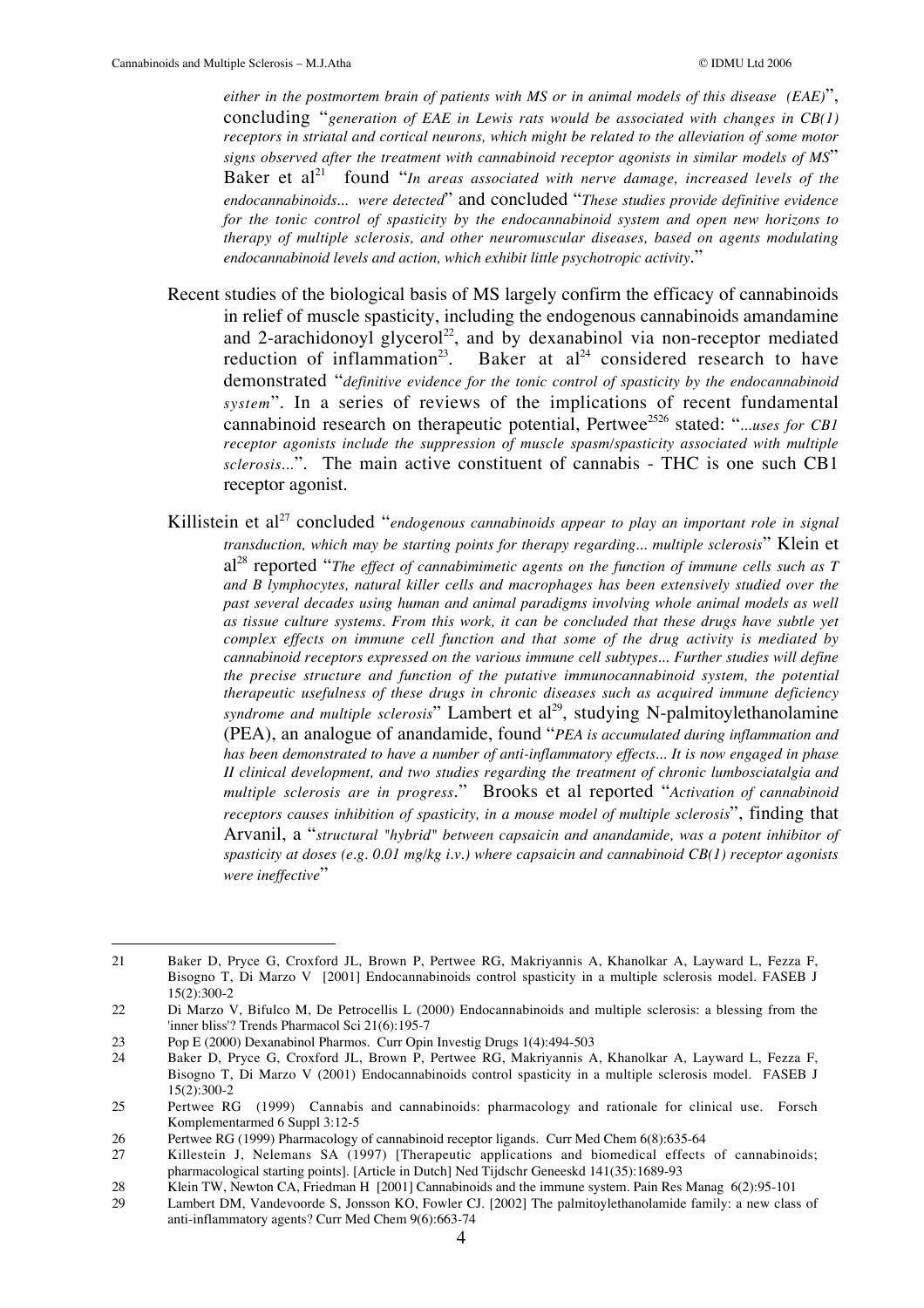- Wilkinson et al<sup>30</sup>, studying a mouse model of MS, found "*Whilst (cannabis extract) inhibited spasticity in the mouse model of MS to a comparable level, it caused a more rapid onset of muscle relaxation, and a reduction in the time to maximum effect compared with Delta9THC alone. The Delta9THC-free extract or cannabidiol (CBD) caused no inhibition of spasticity*" concluding re antispasticity "*Delta9THC was the active constituent, which might be modified by the presence of other components*" Ni et al<sup>31</sup> noted "*Cannabinoid receptor agonists have been shown to downregulate immune responses and there is preliminary evidence that they may slow the progress of MS*." Raman et al<sup>32</sup> found "*Administration at the onset of tremors delayed motor impairment and prolonged survival in Delta(9)-THC treated mice when compared to vehicle controls*" Mestre et al<sup>33</sup> concluded their results to suggest "*manipulation of the endocannabinoid system as a possible strategy to develop future MS therapeutic drugs*" Weydt et  $al<sup>34</sup>$  noted the effect on ALS-induced mice of non-psychoactive CBN (cannabinoid) "*significantly delays disease onset by more than two weeks while survival was not affected*"
- Ortega-Gutierrez et al<sup>35</sup> found that in mice, an anandamide reuptake inhibitor UCM707 would "*reduce microglial activation, diminish major histocompatibility complex class II antigen expression, and decrease cellular infiltrates in the spinal cord. Additionally, in microglial cells, UCM707 decreases the production of the proinflammatory cytokines tumor necrosis factor (TNF) alpha, interleukin (IL)-1beta, and IL-6; reduces nitric oxide levels and inducible nitric oxide synthase expression; and is able to potentiate the action of a subeffective dose of the endocannabinoid anandamide. Overall, these results suggest that agents able to activate the endocannabinoid system could constitute a new series of drugs for the treatment of MS*." De Lago et al<sup>36</sup> found "*UCM707*, like other endocannabinoid uptake inhibitors reported *previously, significantly reduced spasticity of the hindlimbs in a chronic relapsing EAE mice, a chronic model of MS*."
- Studying mice, Arevalo-Martin et al<sup>37</sup> found "*cannabinoids reduced microglial activation*, *abrogated major histocompatibility complex class II antigen expression, and decreased the number of CD4+ infiltrating T cells in the spinal cord. Both recovery of motor function and diminution of inflammation paralleled extensive remyelination*" and concluded there were "*potential therapeutic implications in demyelinating pathologies such as MS; in particular, the possible involvement of cannabinoid receptor CB2 would enable nonpsychoactive therapy suitable for longterm use.*" Croxford & Miller<sup>38</sup> found "*cannabinoids are useful for symptomatic treatment of spasticity and tremor in chronic-relapsing experimental autoimmune encephalomyelitis. Cannabinoids, however, have reported immunosuppressive properties. We show that the*

 <sup>30</sup> Wilkinson JD, Whalley BJ, Baker D, Pryce G, Constanti A, Gibbons S, Williamson EM. [2003] Medicinal cannabis: is delta9-tetrahydrocannabinol necessary for all its effects? J Pharm Pharmacol. 55(12):1687-94.

<sup>31</sup> Ni X, Geller EB, Eppihimer MJ, Eisenstein TK, Adler MW, Tuma RF. [2004] Win 55212-2, a cannabinoid receptor agonist, attenuates leukocyte/endothelial interactions in an experimental autoimmune encephalomyelitis model. Mult Scler. 10(2):158-64

<sup>32</sup> Raman C, McAllister SD, Rizvi G, Patel SG, Moore DH, Abood ME. [2004] Amyotrophic lateral sclerosis: delayed disease progression in mice by treatment with a cannabinoid. Amyotroph Lateral Scler Other Motor Neuron Disord. 5(1):33-9.

<sup>33</sup> Mestre L, Correa F, Arevalo-Martin A, Molina-Holgado E, Valenti M, Ortar G, Di Marzo V, Guaza C. [2005] Pharmacological modulation of the endocannabinoid system in a viral model of multiple sclerosis. J Neurochem. 92(6):1327-39.

<sup>34</sup> Weydt P, Hong S, Witting A, Moller T, Stella N, Kliot M. [2005] Cannabinol delays symptom onset in SOD1 (G93A) transgenic mice without affecting survival. Amyotroph Lateral Scler Other Motor Neuron Disord. 6(3):182-4.

<sup>35</sup> Ortega-Gutierrez S, Molina-Holgado E, Arevalo-Martin A, Correa F, Viso A, Lopez-Rodriguez ML, Di Marzo V, Guaza C. [2005] Activation of the endocannabinoid system as therapeutic approach in a murine model of multiple sclerosis. FASEB J 19(10):1338-40

<sup>36</sup> de Lago E, Fernandez-Ruiz J, Ortega-Gutierrez S, Cabranes A, Pryce G, Baker D, Lopez-Rodriguez M, Ramos JA. [2006] UCM707, an inhibitor of the anandamide uptake, behaves as a symptom control agent in models of Huntington's disease and multiple sclerosis, but fails to delay/arrest the progression of different motor-related disorders. Eur Neuropsychopharmacol. 16(1):7-18.

<sup>37</sup> Arevalo-Martin A, Vela JM, Molina-Holgado E, Borrell J, Guaza C. [2003] Therapeutic action of cannabinoids in a murine model of multiple sclerosis. J Neurosci. 23(7):2511-6.

<sup>38</sup> Croxford JL, Miller SD. [2003] Immunoregulation of a viral model of multiple sclerosis using the synthetic cannabinoid R+WIN55,212. J Clin Invest. 111(8):1231-40.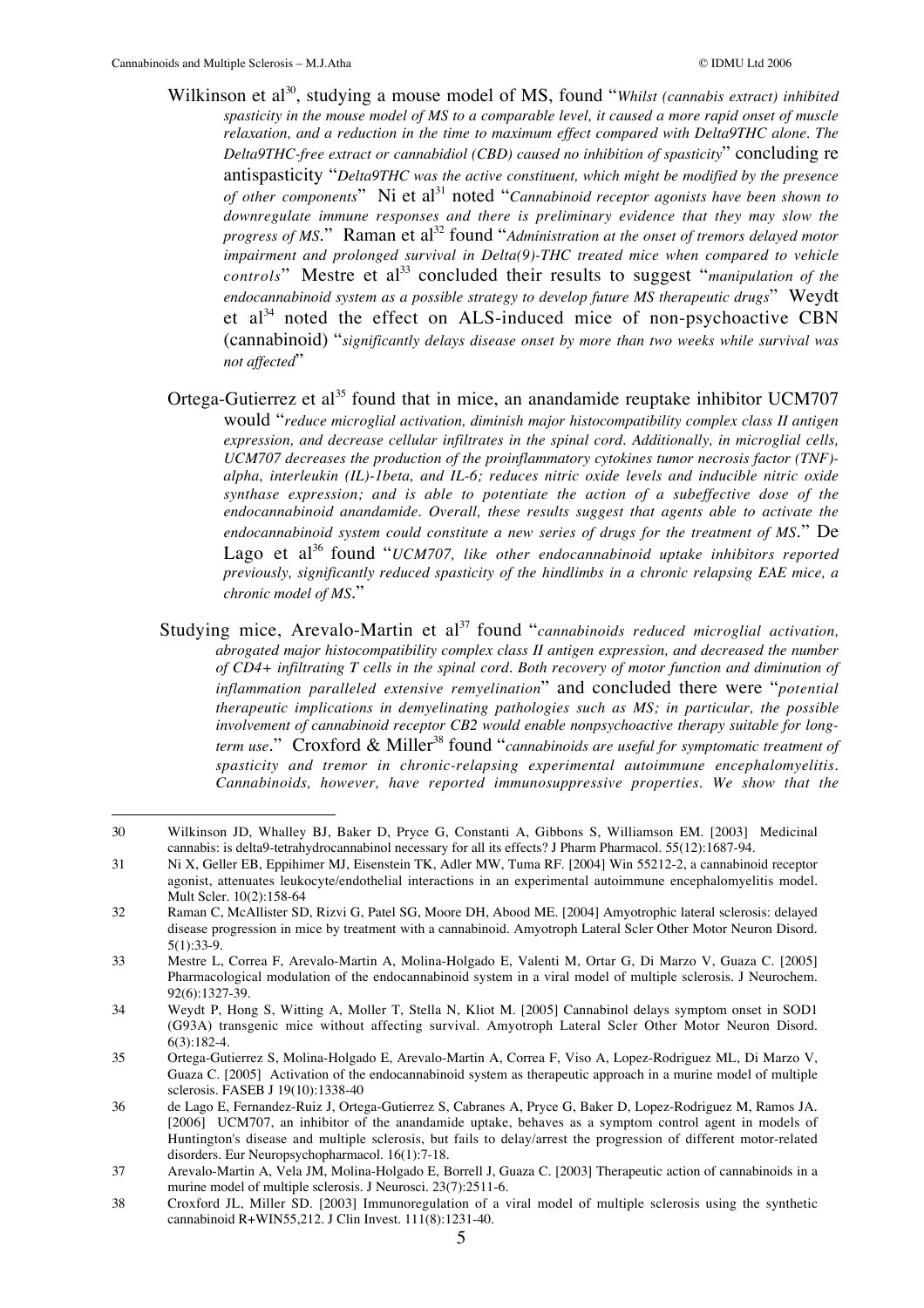*cannabinoid receptor agonist, R+WIN55,212, ameliorates progression of clinical disease symptoms in mice with preexisting TMEV-IDD*"

In rat model of MS (CREAE), Cabranes et al<sup>39</sup> reported "*CB(1) receptors were affected by the development of CREAE in mice exhibiting always down-regulatory responses that were circumscribed to motor-related regions and that were generally more marked during the acute and chronic phases. These observations may explain the efficacy of cannabinoid agonists to improve motor symptoms (spasticity, tremor, ataxia) typical of MS in both humans and animal models*."

#### **Human studies**

- Several researchers<sup> $404142$ </sup> have commented upon the difficulties involved in conducting proper research on the effects of cannabinoids on medical conditions, including MS, in the light of the legal status of cannabis. Robson<sup>43</sup> comments "*the methodological challenges to human research involving a pariah drug are formidable*"
- Petro & Ellenberger<sup>44</sup>, in a small double-blind clinical trial found 10mg THC significantly (p<.01) reduced spasticity in patients with MS or similar conditions, compared to placebo. In an earlier double-blind crossover trial, Ungerleider et al45 reported *'At doses greater than 7.5 mg there was significant improvement in patient ratings of spasticity compared to placebo. These positive findings in a treatment failure population* suggest a role for THC in the treatment of spasticity in multiple sclerosis.'  $\rm Clifford^{46},$  in a trial involving 8 patients severely disabled with tremor and ataxia, reported significant improvement in two patients. Case study reports $4748$  suggest that cannabis can suppress pendular nystagmus (jerky eye movements) in patients with multiple sclerosis.
- In a pilot study involving two patients, Brenneison et al<sup>49</sup> reported *"Oral and rectal THC reduced at a progressive stage of illness the spasticity, rigidity, and pain, resulting in improved active and passive mobility.*" In a single case double-blind trial, Maurer et al<sup>50</sup> found THC *"showed a significant beneficial effect on spasticity. In the dosage of THC used no altered consciousness occurred."* Consroe et al<sup>51</sup> reported cannabidiol (CBD) to produce dose-related improvements in dystonic movement disorders. Malec et  $al^{52}$  found spinal cord injured persons reported decreased spasticity with marijuana use. Other papers have also reported potential benefits of cannabinoids, including

 <sup>39</sup> Cabranes A, Pryce G, Baker D, Fernandez-Ruiz J. [2006] Changes in CB(1) receptors in motor-related brain structures of chronic relapsing experimental allergic encephalomyelitis mice. Brain Res. 1107(1):199-205

<sup>40</sup> Clark PA (2000) The ethics of medical marijuana: government restrictions vs. medical necessity. J Public Health Policy 21(1):40-60

<sup>41</sup> Rosenthal MS, Kleber HD (1999) Making sense of medical marijuana. Proc Assoc Am Physicians 111(2):159-65<br>42 Masood E (1998) Cannabis laws 'threaten validity of trials'. Nature 396(6708):206

<sup>42</sup> Masood E (1998) Cannabis laws 'threaten validity of trials'. Nature 396(6708):206

<sup>43</sup> Robson P. [2005] Human studies of cannabinoids and medicinal cannabis. Handb Exp Pharmacol. (168):719-56.

Petro DJ, Ellenberger C Jr (1981) Treatment of human spasticity with delta 9-tetrahydrocannabinol. J Clin Pharmacol 21(8-9 Suppl):413S-416S

<sup>45</sup> Ungerleider JT, Andyrsiak T, Fairbanks L, Ellison GW, Myers LW (1987) Delta-9-THC in the treatment of spasticity associated with multiple sclerosis. Adv Alcohol Subst Abuse 7(1):39-50

<sup>46</sup> Clifford DB (1983) Tetrahydrocannabinol for tremor in multiple sclerosis. Ann Neurol 13(6):669-71

<sup>47</sup> Schon F, Hart PE, Hodgson TL, Pambakian AL, Ruprah M, Williamson EM, Kennard C (1999) Suppression of pendular nystagmus by smoking cannabis in a patient with multiple sclerosis. Neurology 53(9):2209-10

<sup>48</sup> Dell'Osso LF (2000) Suppression of pendular nystagmus by smoking cannabis in a patient with multiple sclerosis. Neurology 54(11):2190-3

<sup>49</sup> Brenneisen R, Egli A, Elsohly MA, Henn V, Spiess Y (1996) The effect of orally and rectally administered delta 9 tetrahydrocannabinol on spasticity: a pilot study with 2 patients. Int J Clin Pharmacol Ther 34(10):446-52

<sup>50</sup> Maurer M, Henn V, Dittrich A, Hofmann A (1990) Delta-9-tetrahydrocannabinol shows antispastic and analgesic effects in a single case double-blind trial. Eur Arch Psychiatry Neurol Sci 1990;240(1):1-4

<sup>51</sup> Consroe P, Sandyk R, Snider SR (1986) Open label evaluation of cannabidiol in dystonic movement disorders. Int J Neurosci 30(4):277-82

<sup>52</sup> Malec J, Harvey RF, Cayner JJ (1982) Cannabis effect on spasticity in spinal cord injury. Arch Phys Med Rehabil 63(3):116-8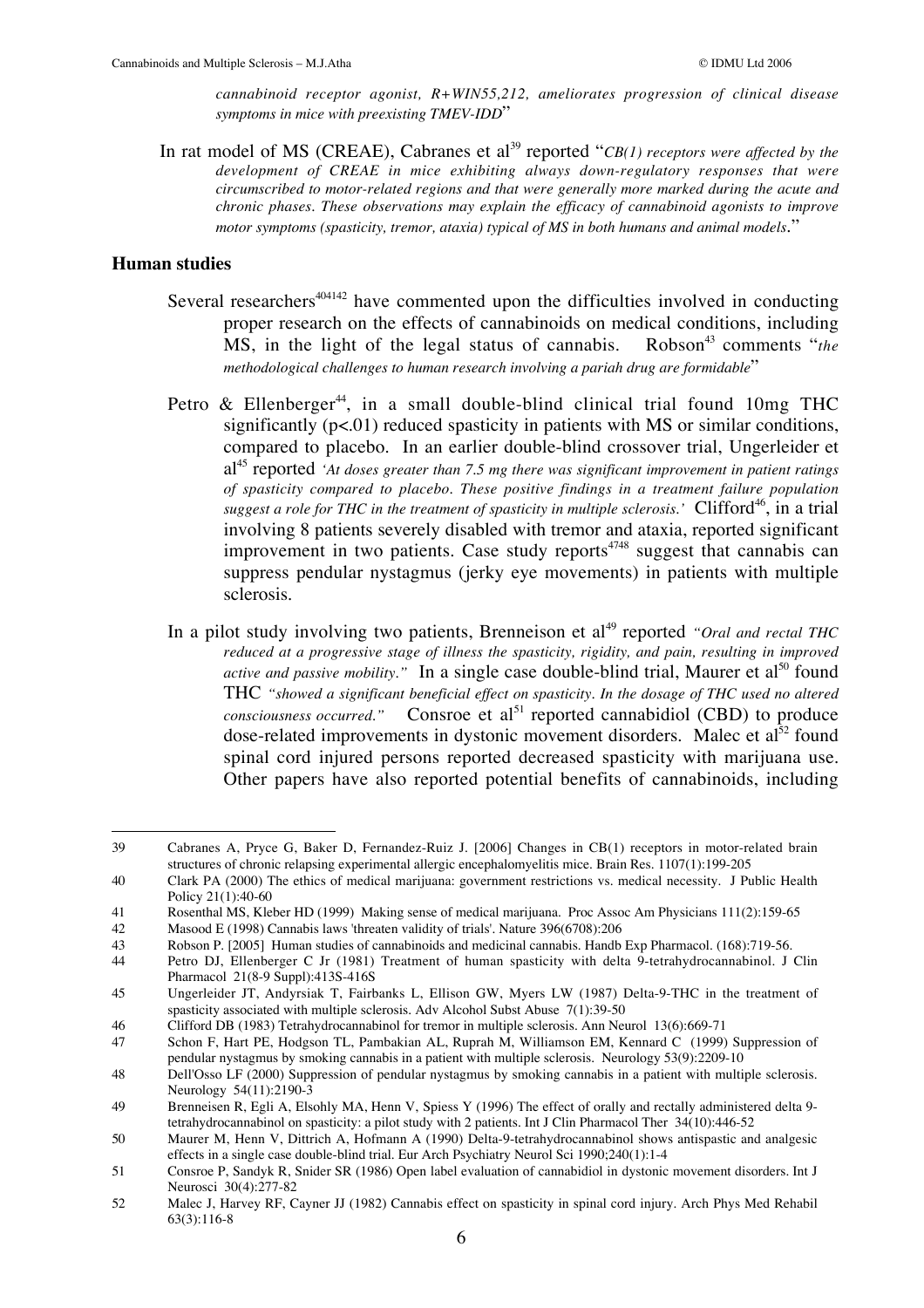crude marijuana<sup>5354</sup>, and the synthetic Nabilone<sup>55</sup>, where Martyn et al found clear improvement in well-being, reduced pain from muscle spasm, and reduced frequency of nocturia during the treatment condition (1mg Nabilone every other day) compared to worsening of symptoms during no treatment or placebo conditions.

Meinck et al<sup>56</sup> reported *"The chronic motor handicaps of a 30-year-old multiple sclerosis patient acutely improved while he smoked a marihuana cigarette. This effect was quantitatively assessed by means of clinical rating, electromyographic investigation of the leg flexor reflexes and electromagnetic recording of the hand action tremor. It is concluded that cannabinoids may have powerful beneficial effects on both spasticity and ataxia that warrant further evaluation."* The improvements in tremor reported by Meinck & Clifford are dramatically demonstrated in fig 4 below.



In a small-scale Dutch trial on MS patients with severe spasticity, Killestein et  $a^{57}$  noted "*Both drugs were safe, but adverse events were more common with plant-extract treatment. Compared with placebo, neither THC nor plant-extract treatment reduced spasticity. Both THC and plant-extract treatment worsened the participant's global impression*.", prompting Thompson  $\&$  Baker<sup>58</sup> to conclude that the drug was potentially useful but not yet ready for widespread clinical use. Smith<sup>59</sup>, whilst accepting the cannabinoids effectivelyreduce pain and spasticity in multiple sclerosis, highlighted the limited evidence from available trials, and questioned whether they are superior to conventional medications. "*Whether or not cannabinoids do have therapeutic potential in the treatment of MS, a further issue will be whether synthetic cannabinoids should be used in preference to cannabis itself. Smoking cannabis is associated with significant risks of lung cancer and other respiratory dysfunction. Furthermore, delta9-THC, as a broad-spectrum cannabinoid receptor agonist, will activate both CB1 and CB2 receptors. Synthetic cannabinoids, which target specific cannabinoid receptor subtypes in specific parts of the CNS, are likely to be of more*

<sup>53</sup> Petro DJ (1980) Marihuana as a therapeutic agent for muscle spasm or spasticity. Psychosomatics 21(1):81, 85<br>54 Check WA (1979) Marijuana may lessen spasticity of MS. JAMA 241(23):2476

<sup>54</sup> Check WA (1979) Marijuana may lessen spasticity of MS. JAMA 241(23):2476

<sup>55</sup> Martyn CN, Illis LS, Thom J (1995) Nabilone in the treatment of multiple sclerosis. Lancet 345(8949):579

<sup>56</sup> Meinck HM, Schonle PW, Conrad B (1989) Effect of cannabinoids on spasticity and ataxia in multiple sclerosis. J Neurol 236(2):120-2

<sup>57</sup> Killestein J, Hoogervorst EL, Reif M, Kalkers NF, Van Loenen AC, Staats PG, Gorter RW, Uitdehaag BM, Polman CH. [2002] Safety, tolerability, and efficacy of orally administered cannabinoids in MS. Neurology 58(9):1404-7

<sup>58</sup> Thompson AJ, Baker D. [2002] Cannabinoids in MS: potentially useful but not just yet! Neurology58(9):1323-4<br>59 Smith PF. [2002] Cannabinoids in the treatment of pain and spasticity in multiple sclerosis. Curr Opin Inv

Smith PF. [2002] Cannabinoids in the treatment of pain and spasticity in multiple sclerosis. Curr Opin Investig Drugs 3(6):859-64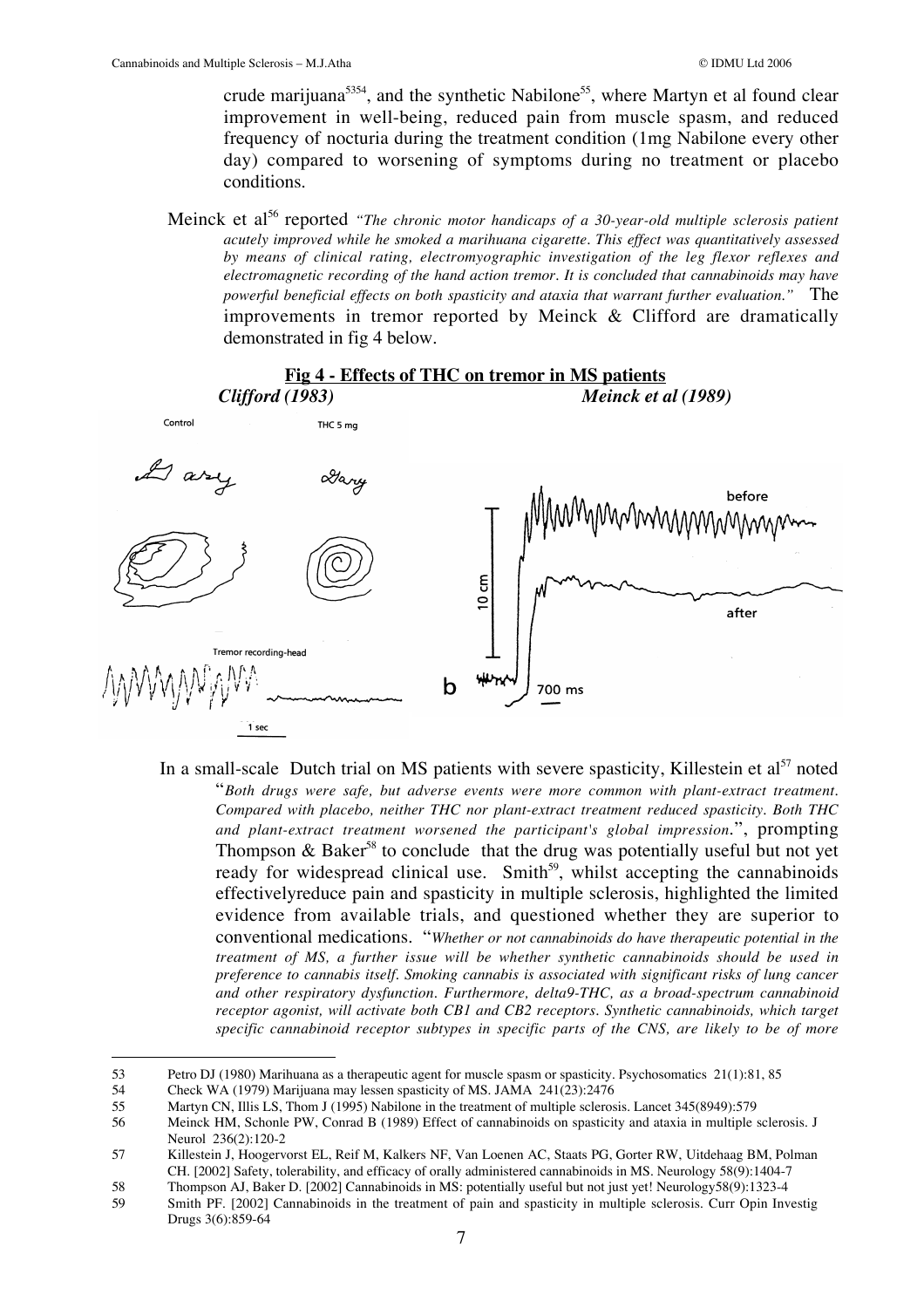*therapeutic use than delta9-THC itself. If rapid absorption is necessary, such synthetic drugs could be delivered via aerosol formulations*."

Fernandez $60$  recognised the scientific basis and called for more extensive and long-term clinical trials. Clark $^{61}$  called for reclassification of cannabis in the USA to allow physicians to prescribe marijuana for MS. Williamson & Evans<sup>62</sup> conducted a wide ranging review into the therapeutic uses of cannabinoids, commenting "*Cannabis is frequently used by patients with multiple sclerosis (MS) for muscle spasm and pain, and in an experimental model of MS low doses of cannabinoids alleviated tremor. Most of the controlled studies have been carried out with THC rather than cannabis herb and so do not mimic the usual clinical situation.*" Mechoulam<sup>63</sup> noted "*Clinical work in multiple sclerosis, which may lead to the approval of tetrahydrocannabinol as a drug for this condition*" Schlicker et al<sup>64</sup> noted "*Cannabis (marijuana)... has the potential for the development of useful agents for the treatment of ... multiple sclerosis.*" Carter & Rosen<sup>65</sup> reported "*Marijuana is a substance with many properties that may be applicable to the management of amyotrophic lateral sclerosis (ALS). These include analgesia, muscle relaxation, bronchodilation, saliva reduction, appetite stimulation,* and sleep induction." Guzman et al<sup>66</sup> concluded "*The neuroprotective effect of cannabinoids may have potential clinical relevance for the treatment of neurodegenerative disorders such as multiple sclerosis*"

#### **Cannabinoids and Muscle Spasticity**

- In 1981 Petro & Ellenberger<sup>67</sup> noted "*Spasticity is a common neurologic condition in patients with multiple sclerosis, stroke, cerebral palsy or an injured spinal cord. Animal studies suggest that THC has an inhibitory effect on polysynaptic reflexes. Some spastic patients claim improvement after inhaling cannabis*" and, in a mixed patient group, found "*10 mg THC significantly reduced spasticity by clinical measurement (P < 0.01)*." In spinal injury patients, Malec et al<sup>68</sup> found "spinal cord injured persons reported decreased spasticity with marijuana use". The BMA report recommended *'carefully controlled trials of cannabinoids in patients with chronic spastic disorders which have not responded to other drugs'*
- Pertwee<sup>69</sup> reported in 2002 "There is a growing amount of evidence to suggest that cannabis and *individual cannabinoids may be effective in suppressing certain symptoms of multiple sclerosis and spinal cord injury, including spasticity and pain*.", noting "*Clinical ... trials have shown that cannabis, Delta(9)-tetrahydrocannabinol, and nabilone can produce objective and/or subjective relief from spasticity, pain, tremor, and nocturia in patients with multiple sclerosis (8 trials) or spinal cord injury (1 trial).*" Pertwee & Ross<sup>70</sup> noted "*released endocannabinoids mediate reductions both in inflammatory pain and in the spasticity and tremor of multiple*

 <sup>60</sup> Lorenzo Fernandez P (2000) [No title available].[Article in Spanish] An R Acad Nac Med (Madr) 117(3):595-605; discussion 616-24

<sup>61</sup> Clark PA (2000) The ethics of medical marijuana: government restrictions vs. medical necessity. J Public Health Policy 2000;21(1):40-60

<sup>62</sup> Williamson EM, Evans FJ (2000) Cannabinoids in clinical practice. Drugs 60(6):1303-14<br>63 Mechaulam R. Hanu L. 120011 The cannabinoids: An overview Theraneutic implication

Mechoulam R, Hanu L. [2001] The cannabinoids: An overview. Therapeutic implications in vomiting and nausea after cancer chemotherapy, in appetite promotion, in multiple sclerosis and in neuroprotection. Pain Res Manag 6(2):67-73

<sup>64</sup> Schlicker E, Kathmann M. [2001] Modulation of transmitter release via presynaptic cannabinoid receptors. Trends Pharmacol Sci 22(11):565-72

<sup>65</sup> Carter GT, Rosen BS [2001] Marijuana in the management of amyotrophic lateral sclerosis. Am J Hosp Palliat Care 18(4):264-70

<sup>66</sup> Guzman M, Sanchez C, Galve-Roperh I. [2001] Control of the cell survival/death decision by cannabinoids. J Mol Med 78(11):613-25

<sup>67</sup> Petro DJ, Ellenberger C Jr [1981] Treatment of human spasticity with delta 9-tetrahydrocannabinol. J Clin Pharmacol 21(8-9 Suppl):413S-416S

<sup>68</sup> Malec J, Harvey RF, Cayner JJ. [1982] Cannabis effect on spasticity in spinal cord injury. Arch Phys Med Rehabil 63(3):116-8

<sup>69</sup> Pertwee R. [2002] Cannabinoids and multiple sclerosis. Pharmacol Ther 2002 Aug;95(2):165<br>70 Pertwee RG. Ross RA. [2002] Cannabinoid receptors and their ligands. Prostaglandins Let

Pertwee RG, Ross RA. [2002] Cannabinoid receptors and their ligands. Prostaglandins Leukot Essent Fatty Acids 66(2-3):101-21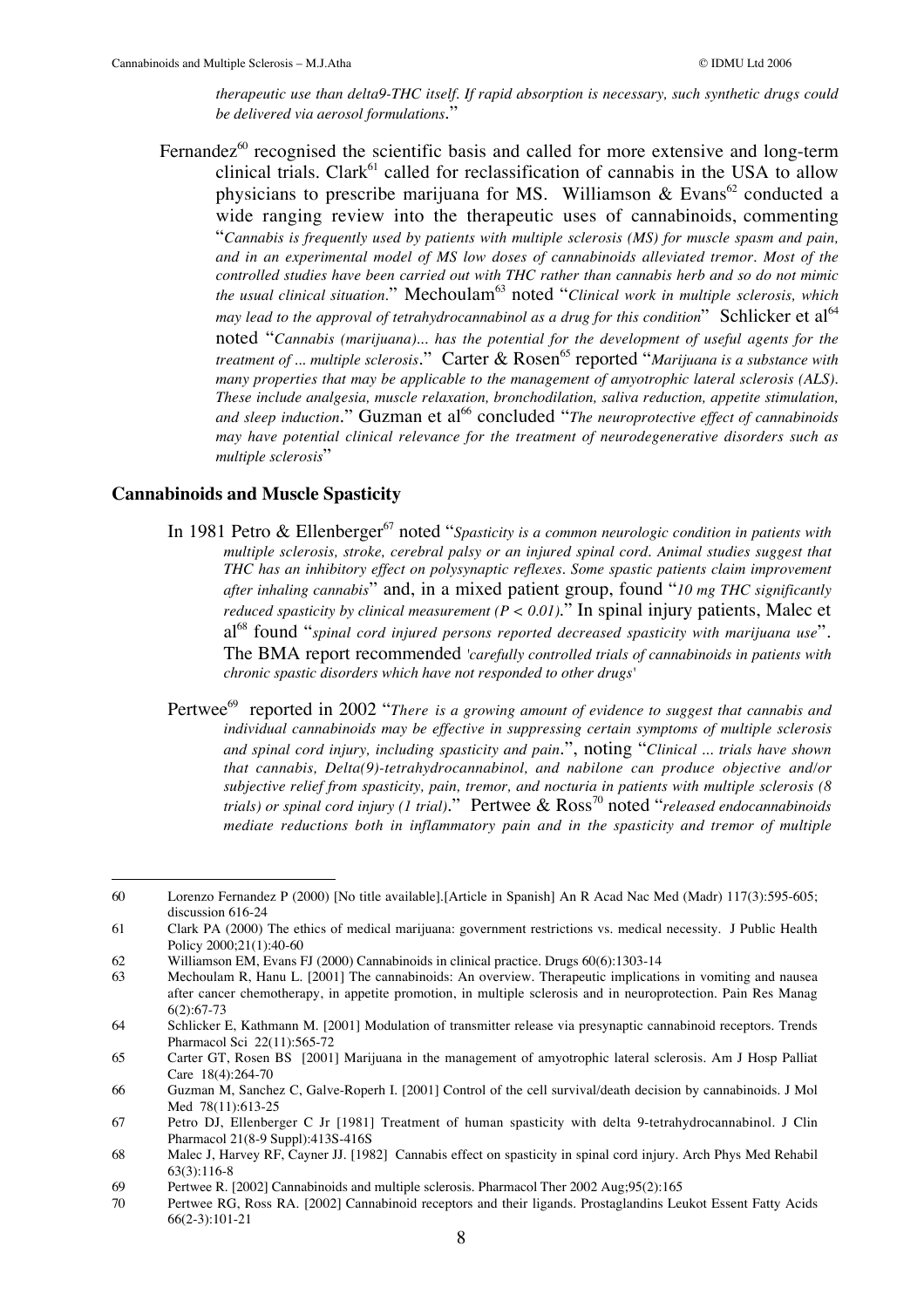sclerosis". Brooks et al<sup>71</sup> reported "Activation of cannabinoid receptors causes inhibition of *spasticity*"

- Similarly, Smith<sup>72</sup> noted "There is a large amount of evidence to support the view that the *psychoactive ingredient in cannabis, delta9-tetrahydrocannabinol (delta9-THC), and cannabinoids in general, can reduce muscle spasticity and pain under some circumstances. Cannabinoid (CB1) receptors in the CNS appear to mediate both of these effects and endogenous cannabinoids may fulfil these functions to some extent under normal circumstances*" while cautioning "*it is still questionable whether cannabinoids are superior to existing, conventional medications for the treatment of spasticity and pain. In the case of spasticity, there are too few controlled clinical trials to draw any reliable conclusion at this stage*." In a 2001 review, Kalant73 noted "*Recent evidence clearly demonstrates analgesic and anti-spasticity effects that will probably prove to be clinically useful*."
- A small Dutch clinical trial<sup>74</sup> found "*Compared with placebo, neither THC nor (cannabis) plantextract treatment reduced spasticity*", prompting Thomas & Baker<sup>75</sup> to question whether western medicine was ready for cannabinoid therapy. However, a larger scale trial of MS patients by GW Pharmaceuticals<sup>76</sup> reported "*THC:CBD medicine provided a highly statistically significant improvement in the symptom of spasticity*".
- There is a large amount of research recently undertaken or underway into the antispastic effects of cannabinoids, particularly in patients with multiple sclerosis or spinal injury. Less research effort has been conducted to date into patients with spasticity arising from other neurological conditions, although animal studies suggest the anti-spastic effects of CB1 receptor agonists are not confined to these conditions.

#### **GW Pharmaceuticals & Clinical Trials**

- In November 2002, GW Pharmaceuticals reported the results of Phase III clinical trials of cannabis-extract based medicines on MS patients<sup>77</sup>, finding:
	- *(a) "In a double-blind parallel group study comparing the efficacy of GW's THC:CBD product with placebo in the treatment of neuropathic pain in 66 patients with MS, the THC:CBD medicine provided highly statistically significant relief of pain in comparison with placebo and highly statistically significant reduction in sleep disturbance."*
	- *(b) "In a double-blind parallel group study comparing the efficacy of GW's THC:CBD product with placebo in the treatment of chronic refractory pain in 70 patients with MS and other neurological conditions, the THC:CBD medicine provided statistically significant pain relief (as evidenced by the diminished use of analgesic rescue medication) and statistically significant reduction in sleep disturbance."*
	- *(c) "In a double-blind parallel group study comparing the efficacy of GW's THC:CBD product with placebo in the treatment of a number of symptoms in 160 patients with MS, the THC:CBD medicine provided a highly statistically significant improvement in the symptom of spasticity. Positive trends were also observed in a number of other MS symptoms (providing useful additional support to significant results obtained in Phase II trials)."*

 <sup>71</sup> Brooks JW, Pryce G, Bisogno T, Jaggar SI, Hankey DJ, Brown P, Bridges D, Ledent C, Bifulco M, Rice AS, Di Marzo V, Baker D. [2002] Arvanil-induced inhibition of spasticity and persistent pain: evidence for therapeutic sites of action different from the vanilloid VR1 receptor and cannabinoid CB(1)/CB(2) receptors. Eur J Pharmacol 439(1-3):83-92

<sup>72</sup> Smith PF. [2002] Cannabinoids in the treatment of pain and spasticity in multiple sclerosis. Curr Opin Investig Drugs 3(6):859-64

<sup>73</sup> Kalant H. [2001] Medicinal use of cannabis: history and current status. Pain Res Manag 6(2):80-91

<sup>74</sup> Killestein J, Hoogervorst EL, Reif M, Kalkers NF, Van Loenen AC, Staats PG, Gorter RW, Uitdehaag BM, Polman CH. [2002] Safety, tolerability, and efficacy of orally administered cannabinoids in MS. Neurology 58(9):1404-7

<sup>75</sup> Thompson AJ, Baker D. [2002] Cannabinoids in MS: potentially useful but not just yet! Neurology 58(9):1323-4

<sup>76</sup> http://www.gwpharm.com/news\_pres\_05\_nov\_02.html

http://www.gwpharm.com/news\_pres\_05\_nov\_02.html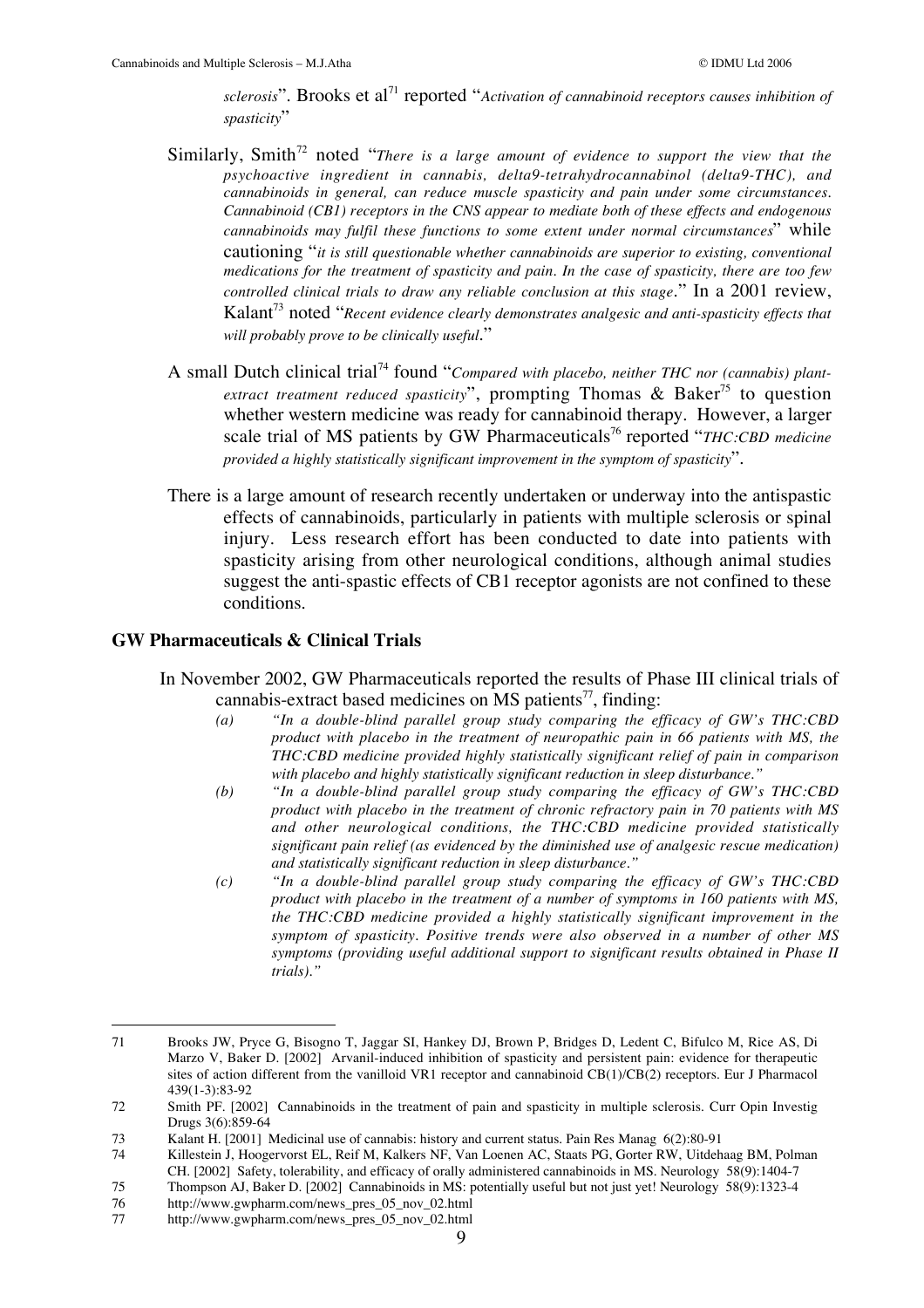Dr Philip Robson, GW Medical Director, commented: "*These rigorous randomised placebo-controlled trials indicate that GW's cannabis-based medicine can provide additional benefits over and above that of standard treatments in these serious and refractory neurological conditions. The results show statistically significant reductions in neuropathic pain, which is recognised as being difficult to treat and is often particularly distressing. There were also significant improvements in other symptoms in patients with MS, notably spasticity and sleep disturbance. In my opinion, it is this broad spectrum of activity, coupled with an excellent safety profile, which gives GW's cannabis-based medicine the potential to make a unique contribution towards improving the quality of life of patients with these chronic disabling diseases*."

Svendsen et al<sup>78</sup> conducted a clinical trial in Denmark using Dronabinol (synthetic THC) finding "*Median spontaneous pain intensity was significantly lower during dronabinol treatment than during placebo treatment... On the SF-36 quality of life scale, the two items bodily pain and mental health indicated benefits from active treatment compared with placebo*", the same team<sup>79</sup> later reported "*Dronabinol reduced the spontaneous pain intensity significantly compared with placebo*" In a clinical trial of cannabis extracts in Switzerland, Vaney et al<sup>80</sup> noted "*trends in favour of active treatment were seen for spasm frequency, mobility and getting to sleep. In the 37 patients (per-protocol set) who received at least 90% of their prescribed dose, improvements in spasm frequency (P = 0.013) and mobility after excluding a patient who fell and stopped walking were seen (P = 0.01)*" and concluded "*A standardized Cannabis sativa plant extract might lower spasm frequency and increase mobility with tolerable side effects in MS patients with persistent spasticity not responding to other drugs*."

- A clinical trial of cannabis extracts on bladder function in MS patients by Brady et  $al<sup>81</sup>$ found "*Urinary urgency, the number and volume of incontinence episodes, frequency and nocturia all decreased significantly following treatment (P <0.05, Wilcoxon's signed rank test). However, daily total voided, catheterized and urinary incontinence pad weights also decreased significantly on both extracts. Patient self-assessment of pain, spasticity and quality of sleep improved significantly (P <0.05, Wilcoxon's signed rank test) with pain improvement continuing up to median of 35 weeks. There were few troublesome side effects*" In a large-scale (n=630) clinical trial of cannabis extract, THC and placebo on bladder function Freeman et al<sup>82</sup> found "*All three groups showed a significant reduction, p<0.01, in adjusted episode rate (i.e. correcting for baseline imbalance) from baseline to the end of treatment: cannabis extract, 38%; THC, 33%; and placebo, 18%. Both active treatments showed significant effects over placebo (cannabis extract, p=0.005; THC, p=0.039). Conclusion: The findings are suggestive of a clinical effect of cannabis on incontinence episodes in patients with MS."*
- A clinical trial of Sativex on MS symptoms including spasticity, spasms, bladder problems, tremor or pain by Wade et al<sup>83</sup> reported "*Following CBME the primary symptom score reduced from mean (SE) 74.36 (11.1) to 48.89 (22.0) following CBME and from 74.31 (12.5) to 54.79 (26.3) following placebo [ns]. Spasticity VAS scores were significantly reduced by CBME (Sativex) in comparison with placebo (P =*  $0.001$ *).*" A clinical trial of 1:1 THC/CBD Sativex on 66x MS patients suffering central pain by Rog et al<sup>84</sup> found

 <sup>78</sup> Svendsen KB, Jensen TS, Bach FW. [2004] Does the cannabinoid dronabinol reduce central pain in multiple sclerosis? Randomised double blind placebo controlled crossover trial. BMJ. 329(7460):253

<sup>79</sup> Svendsen KB, Jensen TS, Bach FW. [2005] [Effect of the synthetic cannabinoid dronabinol on central pain in patients with multiple sclerosis--secondary publication] [Article in Danish] Ugeskr Laeger. 167(25-31):2772-4.

<sup>80</sup> Vaney C, Heinzel-Gutenbrunner M, Jobin P, Tschopp F, Gattlen B, Hagen U, Schnelle M, Reif M. [2004] Efficacy, safety and tolerability of an orally administered cannabis extract in the treatment of spasticity in patients with multiple sclerosis: a randomized, double-blind, placebo-controlled, crossover study. Mult Scler. 10(4):417-24.

<sup>81</sup> Brady CM, DasGupta R, Dalton C, Wiseman OJ, Berkley KJ, Fowler CJ. [2004] An open-label pilot study of cannabis-based extracts for bladder dysfunction in advanced multiple sclerosis. Mult Scler. 10(4):425-33.

<sup>82</sup> Freeman RM, Adekanmi O, Waterfield MR, Waterfield AE, Wright D, Zajicek J. [2006] The effect of cannabis on urge incontinence in patients with multiple sclerosis: a multicentre, randomised placebo-controlled trial (CAMS-LUTS). Int Urogynecol J Pelvic Floor Dysfunct. 2006 Mar 22; [Epub ahead of print]

<sup>83</sup> Wade DT, Makela P, Robson P, House H, Bateman C. [2004] Do cannabis-based medicinal extracts have general or specific effects on symptoms in multiple sclerosis? A double-blind, randomized, placebo-controlled study on 160 patients. Mult Scler. 10(4):434-41.

<sup>84</sup> Rog DJ, Nurmikko TJ, Friede T, Young CA. [2005] Randomized, controlled trial of cannabis-based medicine in central pain in multiple sclerosis. Neurology. 65(6):812-9.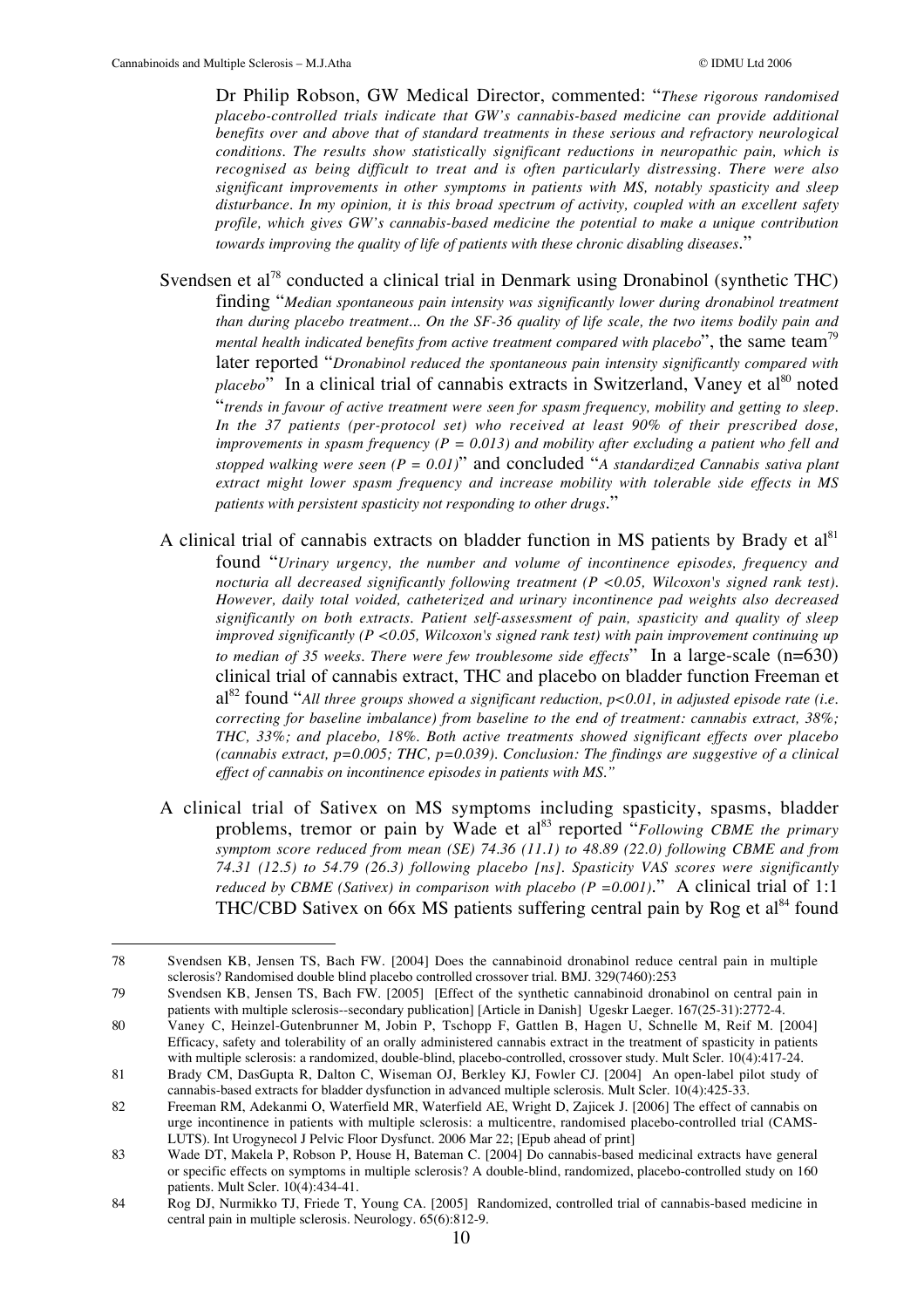*"(Sativex) was superior to placebo in reducing the mean intensity of pain (CBM mean change -2.7, 95% CI: -3.4 to -2.0, placebo -1.4 95% CI: -2.0 to -0.8, comparison between groups, p = 0.005) and sleep disturbance (CBM mean change -2.5, 95% CI: -3.4 to -1.7, placebo -0.8, 95% CI: -1.5 to -0.1, comparison between groups, p = 0.003). CBM was generally well tolerated, although more patients on CBM than placebo reported dizziness, dry mouth, and somnolence*"

- Reviewing clinical trial evidence in 2005, Teare & Zajicek<sup>85</sup> noted "*Recent clinical studies to treat symptoms of multiple sclerosis have shown varying results, which may reflect issues relating to the way in which such studies were conducted. There is now increasing interest in the potential role of cannabinoids not only in symptom relief, but also for their possible neuroprotective actions.*" Zajicek et al<sup>86</sup> followed up clinical trial patients invited to continue treatment with THC, plant extract or placebo for 12 months, finding a "*small treatment effect on muscle spasticity as measured by change in Ashworth score from baseline to 12 months*" for THC (1.82) and extract (0.1) compared to placebo (-0.23), and concluded "*These data provide limited evidence for a longer term treatment effect of cannabinoids. A long term placebo controlled study is now needed to establish whether cannabinoids may have a role beyond symptom amelioration in MS*." In a clinical review, Azad & Rammes<sup>87</sup> concluded "*In multiple sclerosis, cannabinoids have been shown to have beneficial effects on spasticity, pain, tremor and bladder dysfunction*."
- Solaro<sup>88</sup> conducted two clinical trials of Dronabinol and Sativex on pain in MS patients, finding "*Active drugs were superior to placebo in reducing the mean intensity of pain, although patients reported side effects such as dizziness and somnolence more frequently*" In a clinical trial of sublingual extracts, Wade et al<sup>89</sup> found "*Pain relief associated with both THC and CBD was significantly superior to placebo. Impaired bladder control, muscle spasms and spasticity were improved by CME in some patients with these symptoms*." In a clinical trial studying effects of cannabinoids on tremor in MS patients, Fox et al<sup>90</sup> found "*no significant improvement in any of the objective measures of upper limb tremor with cannabis extract compared to placebo. Finger tapping was faster on placebo compared to cannabis extract (p < 0.02). However, there was a nonsignificant trend for patients to experience more subjective relief from their tremors while on cannabis extract compared to placebo*" In a further clinical trial, Notcutt et al<sup>91</sup> studied the effect of extracts on relief of chronic pain, finding "*Extracts which contained THC proved most effective in symptom control*."
- $GW$  Pharmaceuticals<sup>92</sup> reported interim results of clinical trials in 2003, including "*THC:CBD (narrow ratio) caused statistically significant reductions in neuropathic pain in patients with MS and other conditions. In addition, improvements in other MS symptoms were observed as well*" and concluding "*The phase II trials provided positive results and confirmed an excellent safety profile for cannabis-based medicines*"
- Reviewing results of clinical trials, Corey<sup>93</sup> noted "*Two large trials found that cannabinoids were significantly better than placebo in managing spasticity in multiple sclerosis. Patients self-reported greater sense of motor improvement in multiple sclerosis than could be confirmed objectively. In smaller qualifying trials, cannabinoids produced significant objective improvement of tics in*

 <sup>85</sup> Teare L, Zajicek J. [2005] The use of cannabinoids in multiple sclerosis. Expert Opin Investig Drugs. 14(7):859-69.

<sup>86</sup> Zajicek JP, Sanders HP, Wright DE, Vickery PJ, Ingram WM, Reilly SM, Nunn AJ, Teare LJ, Fox PJ, Thompson AJ. [2005] Cannabinoids in multiple sclerosis (CAMS) study: safety and efficacy data for 12 months follow up. J Neurol Neurosurg Psychiatry. 76(12):1664-9.

<sup>87</sup> Azad SC, Rammes G. [2005] Cannabinoids in anaesthesia and pain therapy. Curr Opin Anaesthesiol. 18(4):424-7.<br>88 Solaro C. [2006] Epidemiology and treatment of pain in multiple sclerosis subjects. Neurol Sci. 27 Suppl 4:

<sup>88</sup> Solaro C. [2006] Epidemiology and treatment of pain in multiple sclerosis subjects. Neurol Sci. 27 Suppl 4:s291-3.

<sup>89</sup> Wade DT, Robson P, House H, Makela P, Aram J.[2003] A preliminary controlled study to determine whether whole-plant cannabis extracts can improve intractable neurogenic symptoms. Clin Rehabil. 17(1):21-9.

<sup>90</sup> Fox P, Bain PG, Glickman S, Carroll C, Zajicek J. [2004] The effect of cannabis on tremor in patients with multiple sclerosis. Neurology. 62(7):1105-9.

<sup>91</sup> Notcutt W, Price M, Miller R, Newport S, Phillips C, Simmons S, Sansom C. [2004] Initial experiences with medicinal extracts of cannabis for chronic pain: results from 34 'N of 1' studies. Anaesthesia. 59(5):440-52

<sup>92</sup> [No authors listed] [2003] Cannabis-based medicines--GW pharmaceuticals: high CBD, high THC, medicinal cannabis--GW pharmaceuticals, THC:CBD. Drugs R D. 4(5):306-9.

<sup>93</sup> Corey S. [2005] Recent developments in the therapeutic potential of cannabinoids. P R Health Sci J. 24(1):19-26.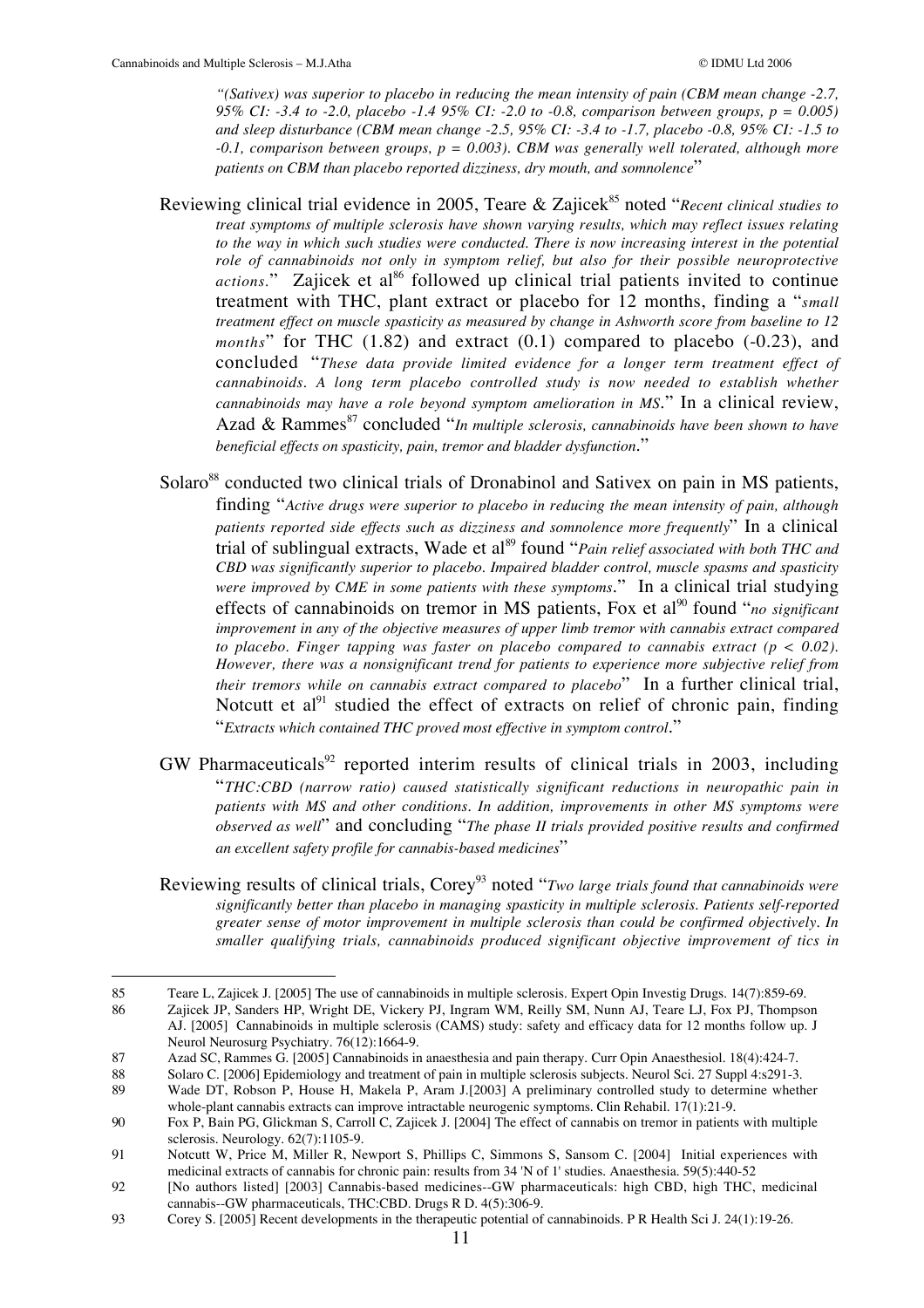*Tourette's disease, and neuropathic pain. A new, non-psychotropic cannabinoid also has analgesic activity in neuropathic pain.*" Reviewing results of early clinical trials in 2004, Smith<sup>94</sup> conceded "*results of preclinical trials also lend support to the hypothesis that the endogenous cannabinoid system may be involved in the regulation of spasticity and pain*" Fernandez-Ruiz et al<sup>95</sup> concluded "*the control of movement is one of the more relevant physiological roles of the endocannabinoid transmission in the brain*"

- Shakespeare et al<sup>96</sup> criticised studies of spasticity which failed to use the standardised 'Ashworth' scale to score results. In a controlled clinical trial Zajicek et al<sup>97</sup> found "*Treatment with cannabinoids did not have a beneficial effect on spasticity when assessed with the Ashworth scale. However, though there was a degree of unmasking among the patients in the active treatment groups, objective improvement in mobility and patients' opinion of an improvement in pain suggest cannabinoids might be clinically useful.*" Killestein et al<sup>98</sup> conducted a clinical trial of oral THC and cannabis plant extract in 16 MS patients, finding both drugs to be safe but neither to be effective at reducing spasticity, and both '*worsened the participant's global perception"*. However, another paper from the same study<sup>99</sup> noted "*The results suggest pro-inflammatory disease-modifying potential of cannabinoids in MS*" Killestein et al<sup>100</sup> concluded in 2004 that "*convincing evidence that cannabinoids are effective in MS is still lacking*" and that "*it is also not possible to conclude definitely that cannabinoids are ineffective*"<sup>101</sup>
- Russo & Guy<sup>102</sup>, of GW Pharmaceuticals, reported in 2006 "CBD is demonstrated to antagonise *some undesirable effects of THC including intoxication, sedation and tachycardia, while contributing analgesic, anti-emetic, and anti-carcinogenic properties in its own right. In modern clinical trials, this has permitted the administration of higher doses of THC, providing evidence for clinical efficacy and safety for cannabis based extracts in treatment of spasticity, central pain and lower urinary tract symptoms in multiple sclerosis, as well as sleep disturbances, (and) peripheral neuropathic pain... The hypothesis that the combination of THC and CBD increases clinical efficacy while reducing adverse events is supported.*" Perez<sup>103</sup> reviewed the results of clinical trials of Sativex, concluding "*Clinical assessment of this combined cannabinoid medicine has demonstrated efficacy in patients with intractable pain (chronic neuropathic pain, pain due to brachial plexus nerve injury, allodynic peripheral neuropathic pain and advanced cancer pain), rheumatoid arthritis and multiple sclerosis (bladder problems, spasticity and central pain), with no significant intoxication-like symptoms, tolerance or withdrawal syndrome*"

#### **Treating the disease process?**

Increasing evidence is emerging from receptor and animal studies that cannabinoids may be involved in the degenerative disease process involved in the development of

 <sup>94</sup> Smith PF. [2004] Medicinal cannabis extracts for the treatment of multiple sclerosis. Curr Opin Investig Drugs. 5(7):727-30.

<sup>95</sup> Fernandez-Ruiz J, Lastres-Becker I, Cabranes A, Gonzalez S, Ramos JA. [2002] Endocannabinoids and basal ganglia functionality. Prostaglandins Leukot Essent Fatty Acids. 66(2-3):257-67.

<sup>96</sup> Shakespeare DT, Boggild M, Young C. [2003] Anti-spasticity agents for multiple sclerosis. Cochrane Database Syst Rev. (4):CD001332

<sup>97</sup> Zajicek J, Fox P, Sanders H, Wright D, Vickery J, Nunn A, Thompson A; UK MS Research Group. [2003] Cannabinoids for treatment of spasticity and other symptoms related to multiple sclerosis (CAMS study): multicentre randomised placebo-controlled trial. Lancet. 362(9395):1517-26.

<sup>98</sup> Killestein J, Hoogervorst EL, Reif M, Kalkers NF, Van Loenen AC, Staats PG, Gorter RW, Uitdehaag BM, Polman CH. [2002] Safety, tolerability, and efficacy of orally administered cannabinoids in MS. Neurology. 58(9):1404-7.

<sup>99</sup> Killestein J, Hoogervorst EL, Reif M, Blauw B, Smits M, Uitdehaag BM, Nagelkerken L, Polman CH. [2003] Immunomodulatory effects of orally administered cannabinoids in multiple sclerosis. J Neuroimmunol. 137(1- 2):140-3.

<sup>100</sup> Killestein J, Uitdehaag BM, Polman CH. [2004] Cannabinoids in multiple sclerosis: do they have a therapeutic role? Drugs. 64(1):1-11.

<sup>101</sup> Killestein J, Bet PM, van Loenen AC, Polman CH. [2004] [Medicinal cannabis for diseases of the nervous system: no convincing evidence of effectiveness] [Article in Dutch] Ned Tijdschr Geneeskd. 148(48):2374-8.

<sup>102</sup> Russo E, Guy GW. [2006] A tale of two cannabinoids: the therapeutic rationale for combining tetrahydrocannabinol and cannabidiol. Med Hypotheses. 66(2):234-46.

<sup>103</sup> Perez J. [2006] Combined cannabinoid therapy via an oromucosal spray. Drugs Today (Barc). 42(8):495-503.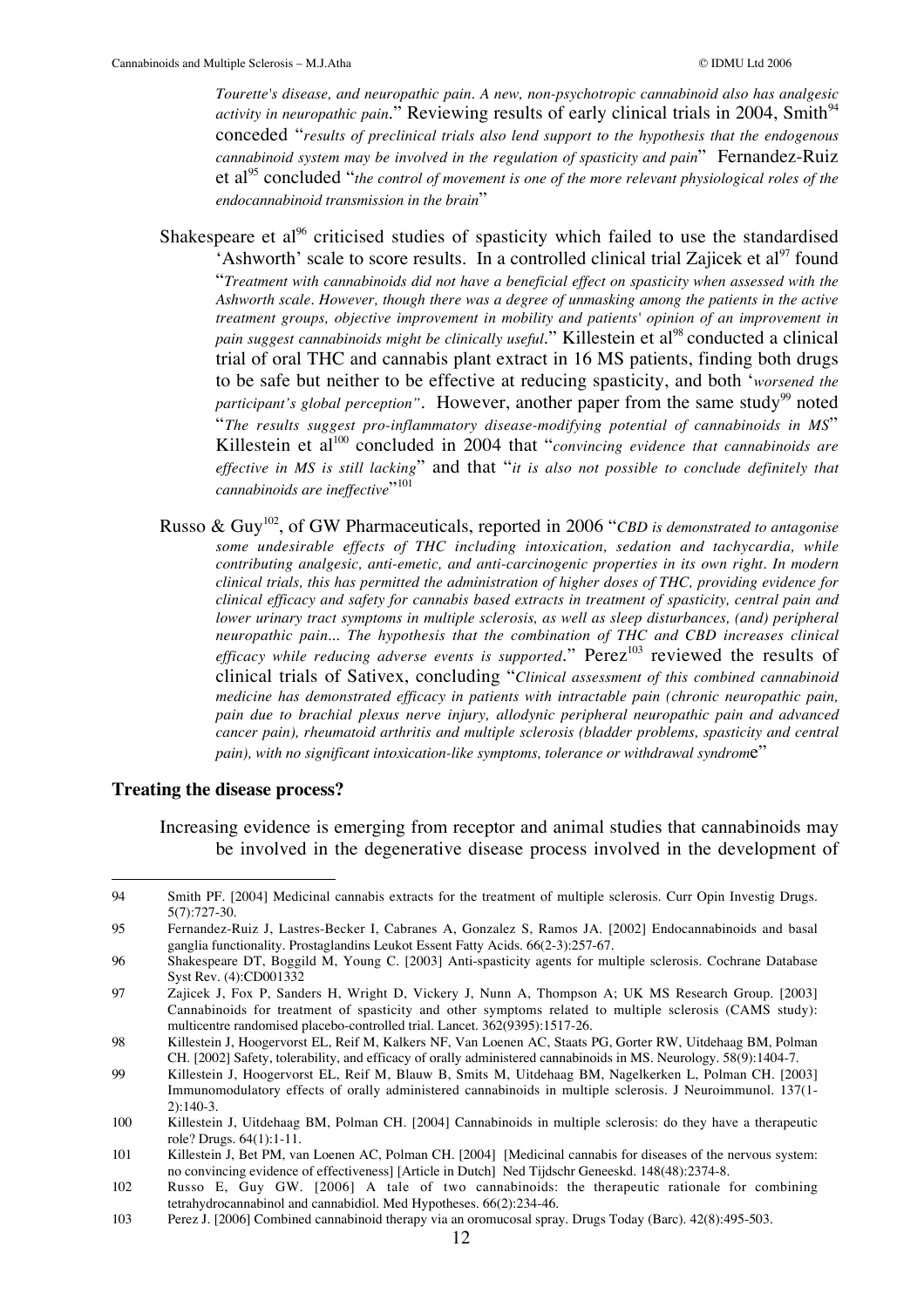MS, and that cannabinoid therapy may offer hope of halting or even reversing the disease process.

- Molina-Holgado et al<sup>104</sup> found anandamide (endogenous CB1 cannabinoid receptor agonist) reduced the effects of encephalomyelitis in mice, suggesting a receptormediated mode of action in arresting or reducing the autoimmune response considered to be involved in the MS disease process.
- Van Oosten et al<sup>105</sup> reported a case study of a 46 year old woman treated for obesity with a cannabinoid-receptor antagonist who developed MS some months later.
- Jackson et al<sup>106</sup> studied genetically-modified mice where the CB1 receptors had been disabled, noting an increase in demyelination responses, and concluding that the results "*strengthen the hypothesis of neuroprotection elicited via cannabinoid receptor 1* signaling." Pryce et al<sup>107</sup>, in a study on neurodegeneration in mice, concluded "*in addition to symptom management, cannabis may also slow the neurodegenerative processes that ultimately lead to chronic disability in multiple sclerosis*"
- In rats, Carrier et al<sup>108</sup> noted "2-AG activation of CB(2) receptors may contribute to the proliferative *response of microglial cells, as occurs in neurodegenerative disorders*" Kim et al<sup>109</sup> reported "*AM1241 is a cannabinoid CB2 receptor selective agonist that has been shown to be effective in models of inflammation and hyperalgesia... treatment with AM1241 was effective at slowing signs of disease progression when administered after onset of signs in an ALS mouse model (hSOD1(G93A) transgenic mice). Administration at the onset of tremors delayed motor impairment in treated mice when compared to vehicle controls. Three conditions of ALS, the loss of motor function, paralysis scoring and weight loss, were analyzed using a mathematical model. Loss of motor function (as assessed by performance on a rotarod) was delayed by 12.5 days in male mice by AM1241. In female mice, AM1241 extended rotarod performance by 3 days, although this was not statistically significant. In male mice, AM1241 also extended by 5 days the time to reach the 50% point on a visually-assessed performance scale*."
- Stella<sup>110</sup> investigated the effect of cannabinoids on glial cells involved in the MS disease process, noting "*Recent evidence suggests that glial cells also express components of the cannabinoid signaling system and marijuana-derived compounds act at CB receptors expressed by glial cells, affecting their functions*" Following a tissue-culture study showing that JWH-015 – a CB2 agonist, reduced neurodegenerative activity in microglial cells, Ehrhart et al<sup>111</sup> postulated "*beneficial effects provided by cannabinoid receptor CB2 modulation in neurodegenerative diseases*" Eljaschewitsch et al<sup>112</sup> found "*the*

 <sup>104</sup> Molina-Holgado F, Molina-Holgado E, Guaza C (1998) The endogenous cannabinoid anandamide potentiates interleukin-6 production by astrocytes infected with Theiler's murine encephalomyelitis virus by a receptormediated pathway. FEBS Lett 14;433(1-2):139-42

<sup>105</sup> van Oosten BW, Killestein J, Mathus-Vliegen EM, Polman CH. [2004] Multiple sclerosis following treatment with a cannabinoid receptor-1 antagonist. Mult Scler. 10(3):330-1.

<sup>106</sup> Jackson SJ, Pryce G, Diemel LT, Cuzner ML, Baker D. [2005] Cannabinoid-receptor 1 null mice are susceptible to neurofilament damage and caspase 3 activation. Neuroscience. 134(1):261-8.

<sup>107</sup> Pryce G, Ahmed Z, Hankey DJ, Jackson SJ, Croxford JL, Pocock JM, Ledent C, Petzold A, Thompson AJ, Giovannoni G, Cuzner ML, Baker D. [2003] Cannabinoids inhibit neurodegeneration in models of multiple sclerosis. Brain. 126(Pt 10):2191-202.

<sup>108</sup> Carrier EJ, Kearn CS, Barkmeier AJ, Breese NM, Yang W, Nithipatikom K, Pfister SL, Campbell WB, Hillard CJ. [2004] Cultured rat microglial cells synthesize the endocannabinoid 2-arachidonylglycerol, which increases proliferation via a CB2 receptor-dependent mechanism. Mol Pharmacol. 65(4):999-1007.

<sup>109</sup> Kim K, Moore DH, Makriyannis A, Abood ME. [2006] AM1241, a cannabinoid CB2 receptor selective compound, delays disease progression in a mouse model of amyotrophic lateral sclerosis. Eur J Pharmacol. 542(1- 3):100-5.

<sup>110</sup> Stella N. [2004] Cannabinoid signaling in glial cells. Glia. 48(4):267-77.

<sup>111</sup> Ehrhart J, Obregon D, Mori T, Hou H, Sun N, Bai Y, Klein T, Fernandez F, Tan J, Shytle RD. [2005] Stimulation of cannabinoid receptor 2 (CB2) suppresses microglial activation. J Neuroinflammation. 12;2:29.

<sup>112</sup> Eljaschewitsch E, Witting A, Mawrin C, Lee T, Schmidt PM, Wolf S, Hoertnagl H, Raine CS, Schneider-Stock R, Nitsch R, Ullrich O. [2006] The endocannabinoid anandamide protects neurons during CNS inflammation by induction of MKP-1 in microglial cells. Neuron. 49(1):67-79.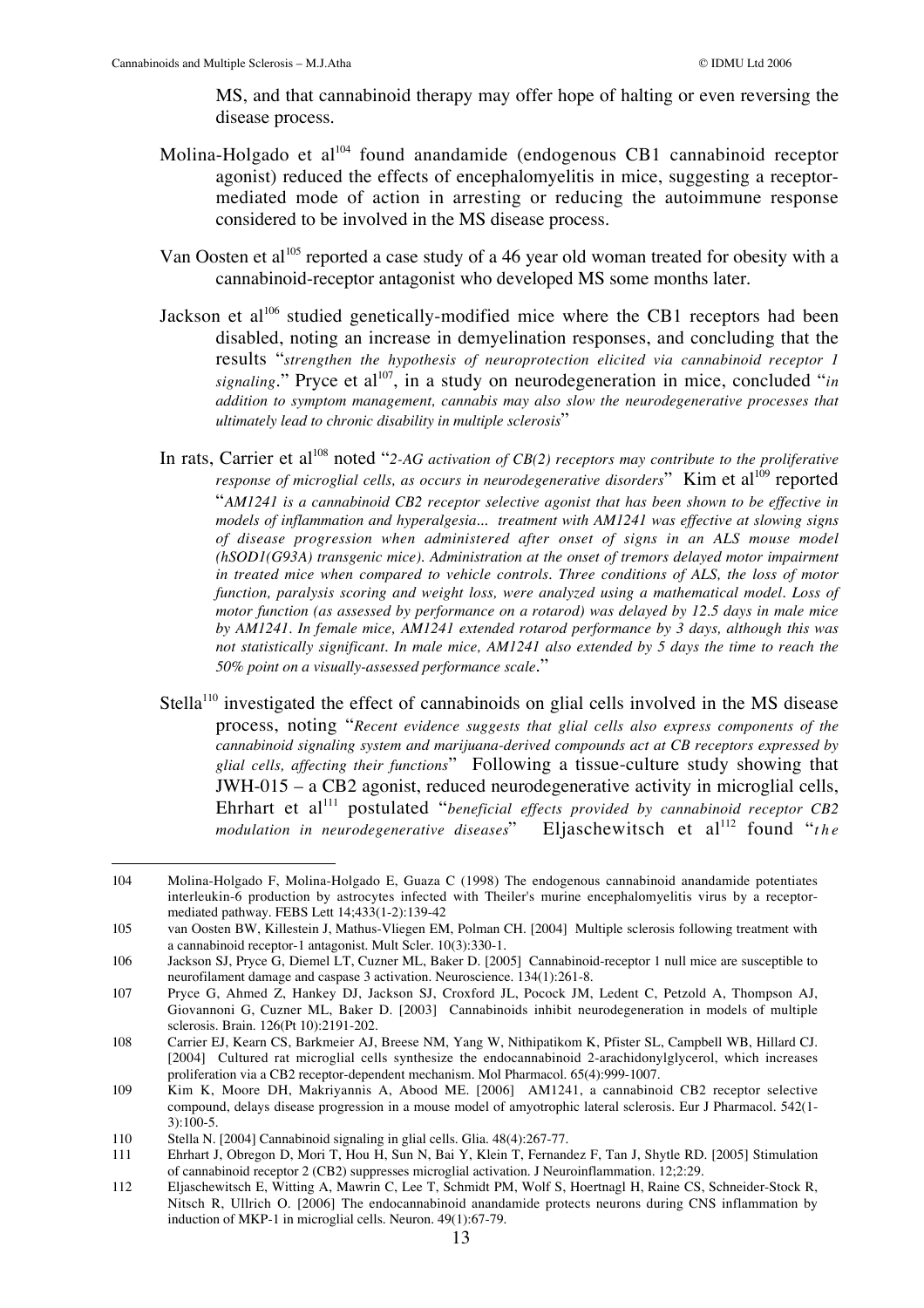*endocannabinoid anandamide (AEA) protects neurons from inflammatory damage by CB(1/2) receptor-mediated rapid induction of mitogen-activated protein kinase phosphatase-1 (MKP-1) in microglial cells*" Tagliaferro et al<sup>113</sup> reported "long-term neuroprotective effects observed after cannabinoid treatments"

- Fujiwara et al<sup>114</sup> reported "*Delta9-THC markedly inhibited the neurodegeneration in experimental allergic encephalomyelitis (EAE), an animal model of multiple sclerosis and reduced the elevated glutamate level of cerebrospinal fluid induced by EAE. These therapeutic effects on EAE were reversed by SR141716A*" Yang et al<sup>115</sup> reported "*ameliorating effects of cannabinoids on axonal injury associated with multiple sclerosis are achieved by its direct action*" Reviewing neurodegenerative studies, Yiangou et al<sup>116</sup> concluded "*CB2 specific agonists deserve evaluation in the progression of MS and ALS*" Witting et al<sup>117</sup> reported "*activation of cannabinoid receptors reduces the production and diffusion of harmful mediators*" Bilsland et al<sup>118</sup> concluded "*cannabinoids have significant neuroprotective effects*"
- Jackson et al<sup>119</sup> concluded "*neuroprotection could be elicited through the cannabinoid receptor 1, and point towards a potential therapeutic role for cannabinoid compounds in demyelinating conditions such as multiple sclerosis*", further concluding120 "*There is increasing evidence for cannabinoid-mediated control of symptoms, which is being more supported by the underlying biology. However there is accumulating evidence in vitro and in vivo to support the hypothesis that the cannabinoid system can limit the neurodegenerative possesses that drive progressive disease, and may provide a new avenue for disease control.*"

#### **Learned Reviews**

- Taylor<sup>121</sup>, reviewing potential medical uses in 1998, concluded: "Marijuana shows clinical *promise for... spasticity, multiple sclerosis... As a medical drug, marijuana should be available for patients who do not adequately respond to currently available therapies.*"
- In 2002 reviews, Grundy<sup>122</sup> reports "Cannabinoids ... provide symptomatic relief in experimental *models of chronic neurodegenerative diseases, such as multiple sclerosis and Huntington's disease"*, but cautioned "*Our understanding of cannabinoid neurobiology, however, must improve if we are to effectively exploit this system and take advantage of the numerous characteristics that make this group of compounds potential neuroprotective agents.*" Pertwee<sup>123</sup> notes "*Clinical evidence comes from trials, albeit with rather small numbers of patients. These*

 <sup>113</sup> Tagliaferro P, Javier Ramos A, Onaivi ES, Evrard SG, Lujilde J, Brusco A. [2006] Neuronal cytoskeleton and synaptic densities are altered after a chronic treatment with the cannabinoid receptor agonist WIN 55,212-2. Brain Res. 1085(1):163-76.

<sup>114</sup> Fujiwara M, Egashira N. [2004] New perspectives in the studies on endocannabinoid and cannabis: abnormal behaviors associate with CB1 cannabinoid receptor and development of therapeutic application. J Pharmacol Sci.  $96(4) \cdot 362 - 6$ 

<sup>115</sup> Yang C, Hader W, Zhang X. [2006] Therapeutic action of cannabinoid on axonal injury induced by peroxynitrite. Brain Res. 1076(1):238-42.

<sup>116</sup> Yiangou Y, Facer P, Durrenberger P, Chessell IP, Naylor A, Bountra C, Banati RR, Anand P. [2006] COX-2, CB2 and P2X7-immunoreactivities are increased in activated microglial cells/macrophages of multiple sclerosis and amyotrophic lateral sclerosis spinal cord. BMC Neurol. 2;6:12.

<sup>117</sup> Witting A, Chen L, Cudaback E, Straiker A, Walter L, Rickman B, Moller T, Brosnan C, Stella N. [2006] Experimental autoimmune encephalomyelitis disrupts endocannabinoid-mediated neuroprotection. Proc Natl Acad Sci U S A. 103(16):6362-7

<sup>118</sup> Bilsland LG, Dick JR, Pryce G, Petrosino S, Di Marzo V, Baker D, Greensmith L. [2006] Increasing cannabinoid levels by pharmacological and genetic manipulation delay disease progression in SOD1 mice. FASEB J. 20(7):1003-5.

<sup>119</sup> Jackson SJ, Baker D, Cuzner ML, Diemel LT. [2004] Cannabinoid-mediated neuroprotection following interferongamma treatment in a three-dimensional mouse brain aggregate cell culture. Eur J Neurosci.20(9):2267-75.

<sup>120</sup> Jackson SJ, Diemel LT, Pryce G, Baker D. [2005] Cannabinoids and neuroprotection in CNS inflammatory disease. J Neurol Sci.233(1-2):21-5.

<sup>121</sup> Taylor HG (1998) Analysis of the medical use of marijuana and its societal implications. J Am Pharm Assoc (Wash) 38(2):220-7

<sup>122</sup> Grundy RI. [2002] The therapeutic potential of the cannabinoids in neuroprotection. Expert Opin Investig Drugs 11(10):1365-74

<sup>123</sup> Pertwee R. [2002] Cannabinoids and multiple sclerosis Pharmacol Ther 295(2):165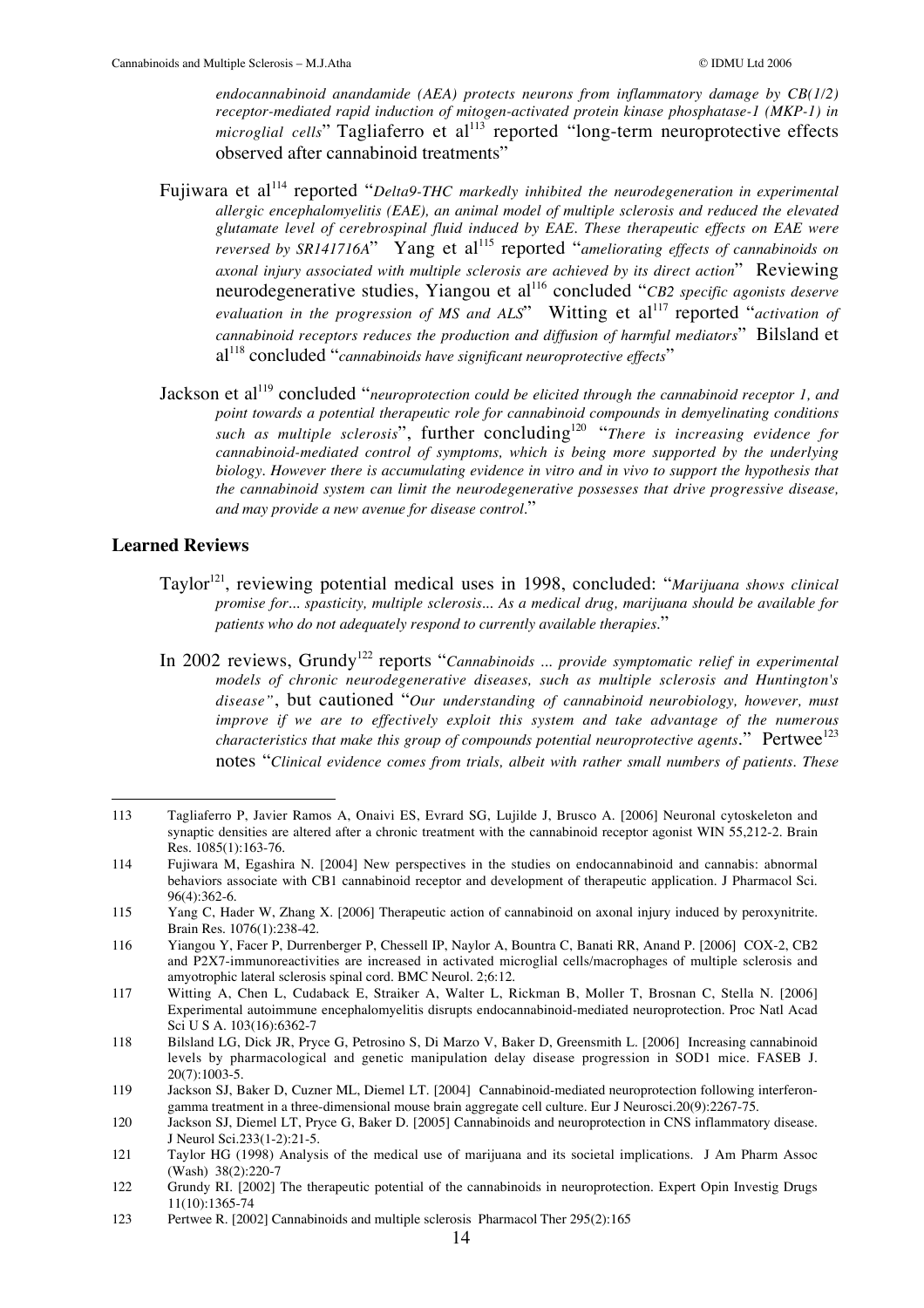*trials have shown that cannabis, Delta(9)-tetrahydrocannabinol, and nabilone can produce objective and/or subjective relief from spasticity, pain, tremor, and nocturia in patients with multiple sclerosis (8 trials)*", noting *"...experiments, ... with mice ... have provided strong evidence that cannabinoid-induced reductions in tremor and spasticity are mediated by cannabinoid receptors.*" Pertwee & Ross<sup>124</sup> concluded "*Potential therapeutic uses of cannabinoid receptor agonists include the management of multiple sclerosis/spinal cord injury, pain, inflammatory disorders, glaucoma, bronchial asthma, vasodilation that accompanies advanced cirrhosis, and cancer*."

In a 2002 review Smith<sup>125</sup> concluded "*There is a large amount of evidence to support the view that the psychoactive ingredient in cannabis, delta9-tetrahydrocannabinol (delta9-THC), and cannabinoids in general, can reduce muscle spasticity and pain under some circumstances. Cannabinoid (CB1) receptors in the CNS appear to mediate both of these effects and endogenous cannabinoids may fulfil these functions to some extent under normal circumstances. However, in the context of multiple sclerosis (MS), it is still questionable whether cannabinoids are superior to existing, conventional medications for the treatment of spasticity and pain. ... Synthetic cannabinoids, which target specific cannabinoid receptor subtypes in specific parts of the CNS, are likely to be of more therapeutic use than delta9-THC itself*" Contemporaneously, Pertwee<sup>126</sup> concluded "*There is a growing amount of evidence to suggest that cannabis and individual cannabinoids may be effective in suppressing certain symptoms of multiple sclerosis and spinal cord injury, including spasticity and pain*.", noting that "*trials have shown that cannabis, Delta(9)-tetrahydrocannabinol, and nabilone can produce objective and/or subjective relief from spasticity, pain, tremor, and nocturia in patients with multiple sclerosis (8 trials) or spinal cord injury (1 trial). The clinical evidence is supported by results from experiments with animal models of multiple sclerosis. Some of these experiments, performed with mice with chronic relapsing experimental allergic encephalomyelitis (CREAE), have provided strong evidence that cannabinoid-induced reductions in tremor and spasticity are mediated by cannabinoid receptors, both CB(1) and CB(2).*" In 2005 Smith<sup>127</sup> qualified his skepticism, noting "*The evidence for the therapeutic efficacy of cannabinoids in the treatment of multiple sclerosis (MS) is increasing but is not as yet convincing. Although several trials have reported no significant effect, the majority of the evidence which supports a beneficial effect on spasticity and pain is based on subjective measurements in trials where unblinding was likely to be a problem. The available clinical trial data suggest that the adverse side effects associated with using cannabis-based medicinal extracts (CBMEs) are generally mild, such as dry mouth, dizziness, somnolence, nausea and intoxication, and in no case did toxicity develop*."

Baker & Pryce<sup>128</sup> noted "*those with multiple sclerosis, claim that it may offer benefit in symptom control. Cannabis exerts many of its effects because it taps into an endogenous cannabinoid system... Cannabinoids provide a novel therapeutic target, not only for controlling symptoms, but also slowing disease progression through inhibition of neurodegeneration, which is the cause of accumulating irreversible disability*." Pryce & Baker<sup>129</sup> concluded "*abundant experimental data have reinforced the anecdotal claims of people who perceive medicinal benefit from the currently illegal consumption of cannabis. This, combined with data from recent clinical trials, points to the prospect of cannabis as a medication in the treatment of multiple sclerosis and numerous other medical conditions*."

Croxford & Miller<sup>130</sup>, reviewing early clinical trials, noted "*recent research in animal models of multiple sclerosis has demonstrated the efficacy of cannabinoids in controlling disease-induced*

 <sup>124</sup> Pertwee RG, Ross RA. [2002] Cannabinoid receptors and their ligands. Prostaglandins Leukot Essent Fatty Acids 66(2-3):101-21

<sup>125</sup> Smith PF. [2002] Cannabinoids in the treatment of pain and spasticity in multiple sclerosis. Curr Opin Investig Drugs. 3(6):859-64.

<sup>126</sup> Pertwee RG. [2002] Cannabinoids and multiple sclerosis.Pharmacol Ther. 2002 Aug;95(2):165-74.

<sup>127</sup> Smith PF. [2005] The safety of cannabinoids for the treatment of multiple sclerosis. Expert Opin Drug Saf. 4(3):443-56.

<sup>128</sup> Baker D, Pryce G. [2003] The therapeutic potential of cannabis in multiple sclerosis. Expert Opin Investig Drugs. 12(4):561-7.

<sup>129</sup> Pryce G, Baker D. [2005] Emerging properties of cannabinoid medicines in management of multiple sclerosis. Trends Neurosci. 28(5):272-6.

<sup>130</sup> Croxford JL, Miller SD. [2004] Towards cannabis and cannabinoid treatment of multiple sclerosis. Drugs Today (Barc). 40(8):663-76.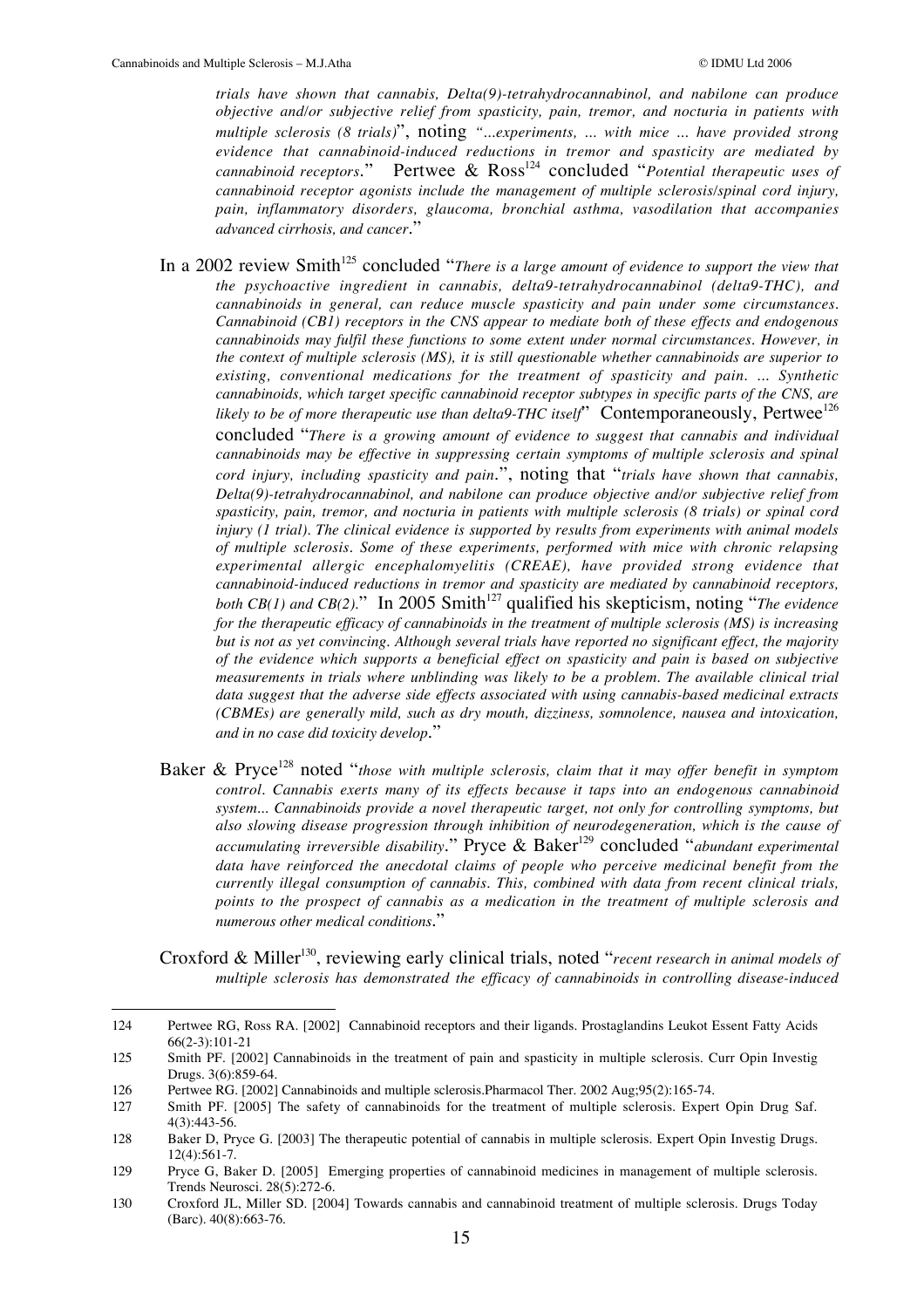*symptoms such as spasticity and tremor, as well as in ameliorating the severity of clinical disease. However, these initially promising results have not yet been fully translated into the clinic. Although cannabinoid treatment of multiple sclerosis symptoms has been shown to be both well tolerated and effective in a number of subjective tests in several small-scale clinical trials, objective measures demonstrating the efficacy of cannabinoids are still lacking*." Reviewing clinical trial and animal evidence, Schwarz et al<sup>131</sup> concluded "*Many patients use cannabis to alleviate spasticity and pain. Small series indicated positive effects, but randomized trials were negative for spasticity. However, many patients report subjective improvement under cannabis even if their objective parameters remain unchanged*" Trebst & Sangel concluded "*there is reasonable evidence for the therapeutical employment of cannabinoids in the treatment of MS related symptoms. Furthermore, data are arising that cannabinoids have immunomodulatory and neuroprotective properties. However, results from clinical trials do not allow the recommendation for the general use of cannabinoids in MS*"

- In December 2005, Malfitano et  $al<sup>132</sup>$  summarised the state of knowledge of the pharmacological, neuroanatomical and biochemical mechanisms behind the role of cannabinoids in MS thus "*An increasing body of evidence suggests that cannabinoids have beneficial effects on the symptoms of multiple sclerosis, including spasticity and pain. Endogenous molecules with cannabinoid-like activity, such as the "endocannabinoids", have been shown to mimic the anti-inflammatory properties of cannabinoids through the cannabinoid receptors. Several studies suggest that cannabinoids and endocannabinoids may have a key role in the pathogenesis and therapy of multiple sclerosis. Indeed, they can down regulate the production of pathogenic T helper 1-associated cytokines enhancing the production of T helper 2-associated protective cytokines. A shift towards T helper 2 has been associated with therapeutic benefit in multiple sclerosis. In addition, cannabinoids exert a neuromodulatory effect on neurotransmitters and hormones involved in the neurodegenerative phase of the disease. In vivo studies using mice with experimental allergic encephalomyelitis, an animal model of multiple sclerosis, suggest that the increase of the circulating levels of endocannabinoids might have a therapeutic effect, and that agonists of endocannabinoids with low psychoactive effects could open new strategies for the treatment of multiple sclerosis*."
- Pertwee<sup>133</sup> summarised "*CB1 and/or CB2 receptor activation appears to ameliorate inflammatory and neuropathic pain and certain multiple sclerosis symptoms. This might be exploited clinically by using CB1, CB2 or CB1/CB2 agonists, or inhibitors of the membrane transport or catabolism of endocannabinoids that are released in increased amounts, at least in animal models of pain and multiple sclerosis.*" McFarland et al<sup>134135</sup> concluded "*augmentation of cannabinergic tone might be therapeutically beneficial in the treatment of multiple disease states such as chronic pain, anxiety, multiple sclerosis, and neuropsychiatric disorders*"

#### **Summary - Cannabinoids and M.S.**

Multiple Sclerosis is a disease for which conventional medication provides little benefit.

- There is a wealth of anecdotal evidence from MS patients reporting dramatic improvement in symptoms following illicit use of cannabis, from case histories and from surveys.
- The results of early small-scale clinical trials were mixed, although more recent large scale clinical trials have shown THC and cannabis extracts can improve, in some cases dramatically, symptoms of MS such as pain, ataxia, muscle spasm,

134

 <sup>131</sup> Schwarz S, Leweling H, Meinck HM. [2005] [Alternative and complementary therapies in multiple sclerosis] [Article in German] Fortschr Neurol Psychiatr. 73(8):451-62

<sup>132</sup> Malfitano AM, Matarese G, Bifulco M. [2005] From cannabis to endocannabinoids in multiple sclerosis: a paradigm of central nervous system autoimmune diseases. Curr Drug Targets CNS Neurol Disord. 4(6):667-75.

<sup>133</sup> Pertwee RG. [2006] The pharmacology of cannabinoid receptors and their ligands: an overview. Int J Obes (Lond). 30 Suppl 1:S13-8.

<sup>135</sup> McFarland MJ, Terebova EA, Barker EL. [2006] Detergent-resistant membrane microdomains in the disposition of the lipid signaling molecule anandamide. AAPS J. 8(1):E95-100.